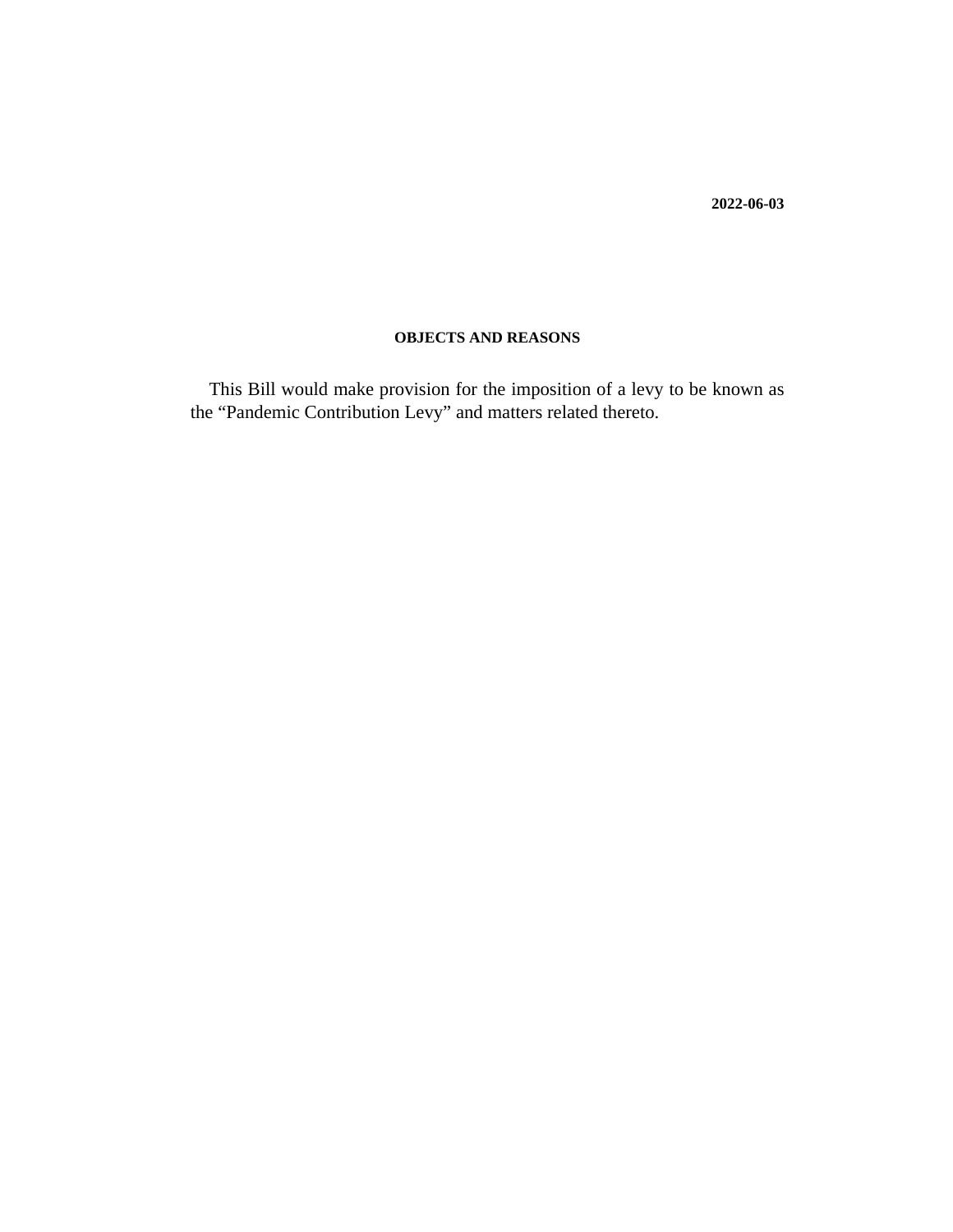## *Arrangement of Sections*

### PART I

### [PRELIMINARY](#page-5-0)

- [Short title](#page-5-0) **1.**
- [Interpretation](#page-5-0) **2.**
- [Purpose](#page-7-0) **3.**
- [Application of levy](#page-7-0) **4.**
- [Administration](#page-8-0) **5.**

# PART II

# [APPLICATION OF LEVY TO EMPLOYED AND SELF-EMPLOYED](#page-8-0) INDIVIDUALS

- [Imposition of levy on employed individuals and self-employed individuals](#page-8-0) **6.**
- [Rate of levy applicable to employed individuals and self-employed](#page-9-0) individuals **7.**
- [Collection of levy by employers](#page-9-0) **8.**
- [Payment of levy by self-employed individuals](#page-10-0) **9.**
- [Pandemic Contribution Levy Returns](#page-10-0) **10.**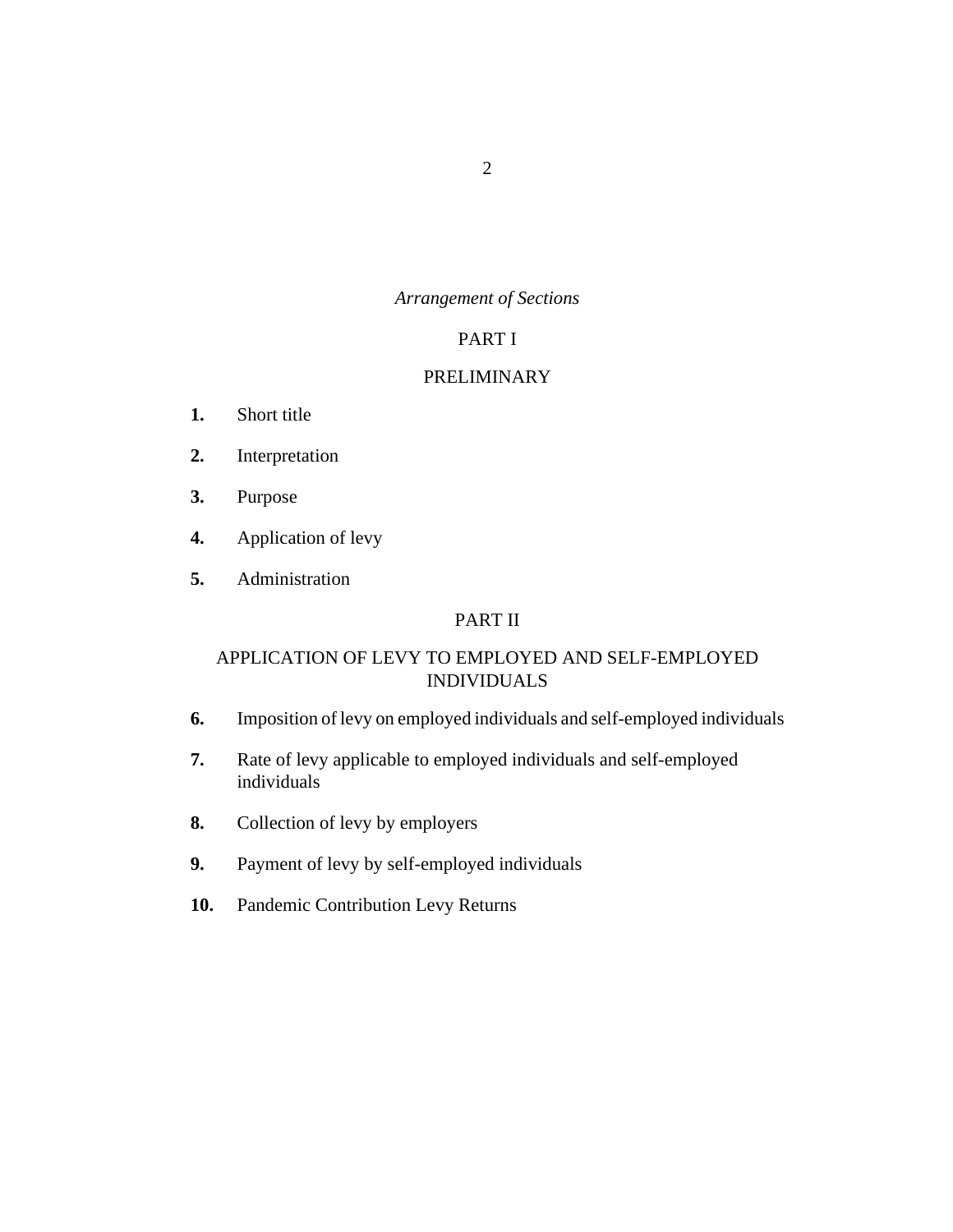# PART III

### [APPLICATION OF LEVY TO COMPANIES](#page-11-0)

- [Imposition of levy on companies](#page-11-0) **11.**
- [Rate of levy applicable to companies](#page-11-0) **12.**
- [Payment of levy by companies](#page-11-0) **13.**
- [Pandemic Contribution Levy Companies Return](#page-12-0) **14.**

### PART IV

### [ACCOUNTS AND RECORDS](#page-12-0)

- [Keeping of accounts and records](#page-12-0) **15.**
- [Audit](#page-13-0) **16.**
- [Copies of documents](#page-15-0) **17.**

## PART V

#### [ASSESSMENT](#page-15-0)

- [Assessment](#page-15-0) **18.**
- [Reassessments](#page-16-0) **19.**
- [Notice of assessment](#page-17-0) **20.**
- [Refunds](#page-17-0) **21.**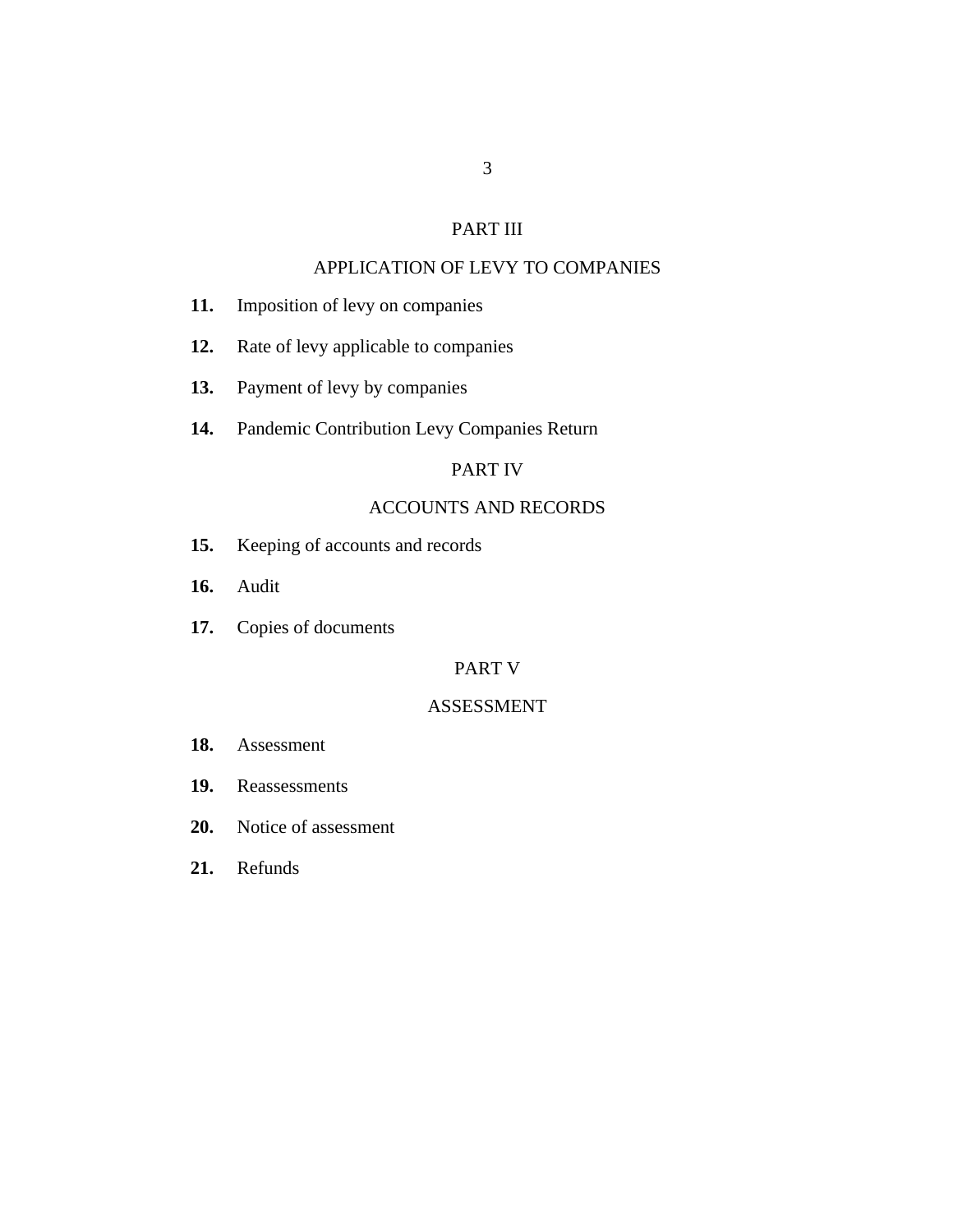### PART VI

## [OBJECTIONS, APPEALS, RECOVERY](#page-18-0)

- [Objections](#page-18-0) **22.**
- [Appeal to Tribunal](#page-19-0) **23.**
- [Appeal to the High Court](#page-20-0) **24.**
- [Recovery of the levy](#page-21-0) **25.**
- [Unpaid levy certificates](#page-21-0) **26.**

### PART VII

### **[MISCELLANEOUS](#page-22-0)**

- [Extension](#page-22-0) **27.**
- [Obstruction of officers](#page-23-0) **28.**
- [Penalties and interest](#page-23-0) **29.**
- [Disallowed deductions](#page-24-0) **30.**
- [Regulations](#page-24-0) **31.**
- [Amendment of the enactments in the Schedule](#page-24-0) **32.**
- [Expiration](#page-24-0) **33.**

# SCHEDULE

# *Consequential Amendments*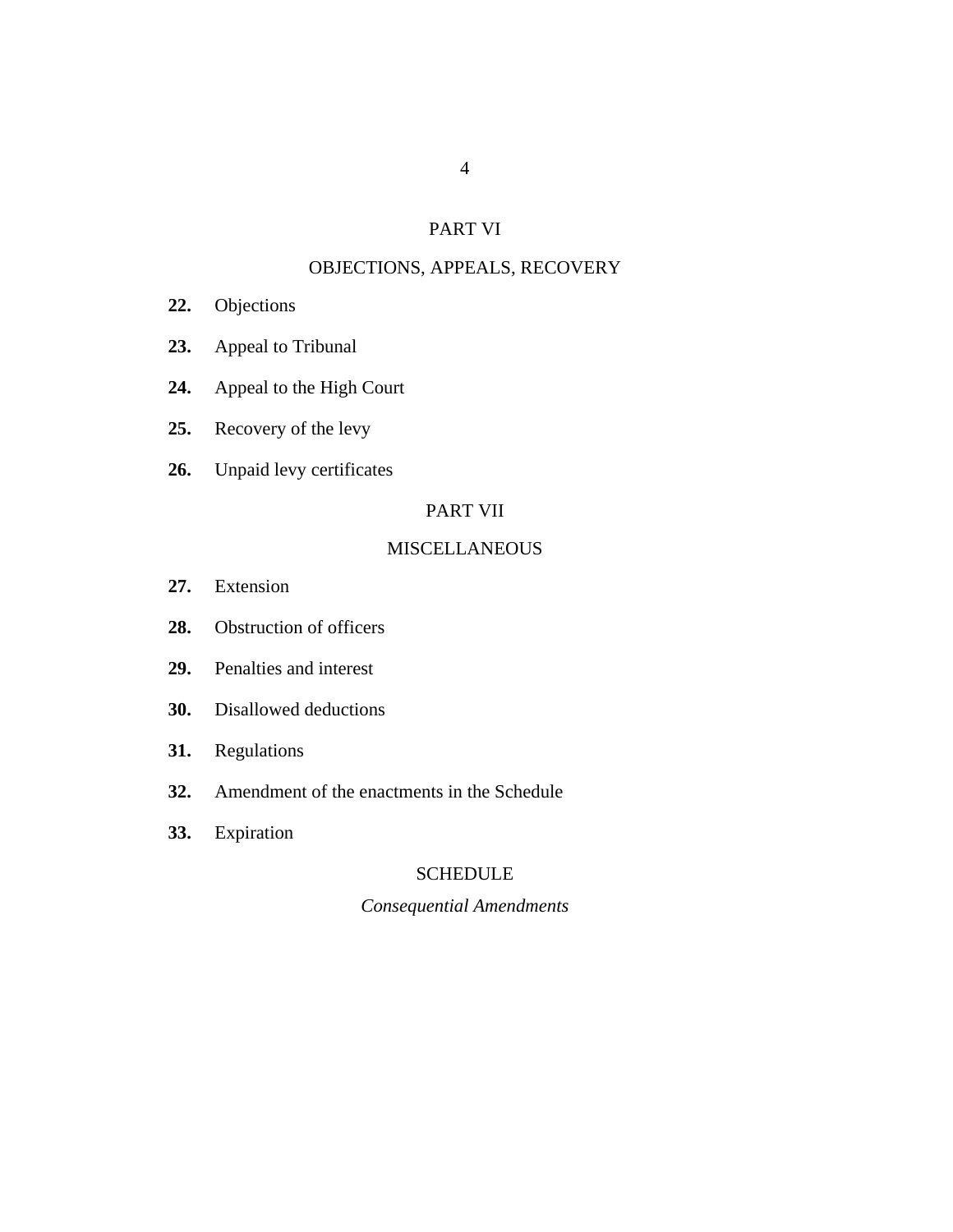### **BARBADOS**

A Bill entitled

An Act to make provision for the imposition of a levy to be known as the "Pandemic Contribution Levy" and matters related thereto.

ENACTED by the Parliament of Barbados as follows: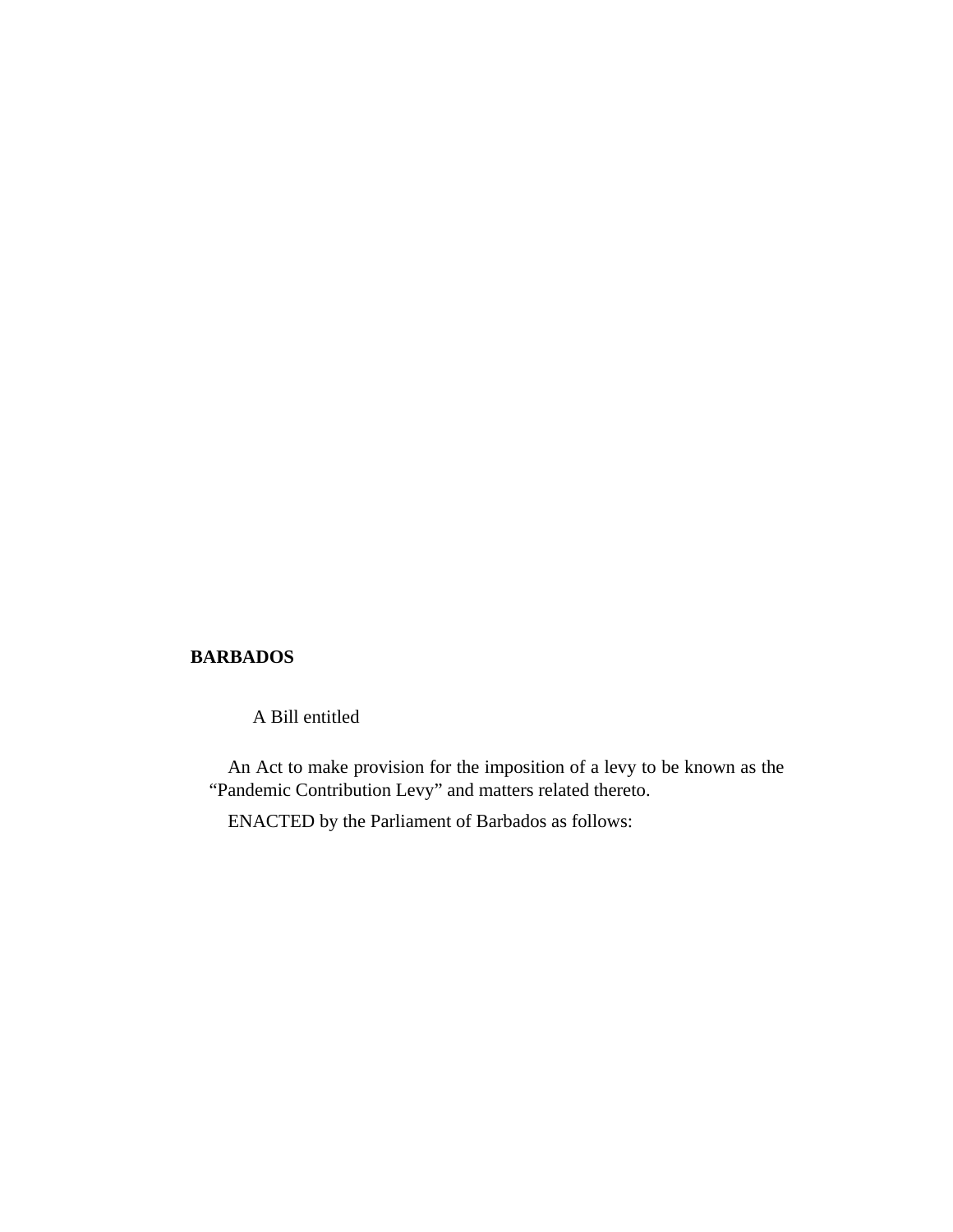### PART I

### PRELIMINARY

#### <span id="page-5-0"></span>**Short title**

This Act may be cited as the *Pandemic Contribution Levy Act, 2022*. **1.**

#### **Interpretation**

- In this Act, **2.**
- "Authority" means the Barbados Revenue Authority established by section 3 of the *[Barbados Revenue Authority Act, 2014](http://barbadosparliament-laws.com/en/showdoc/cs/2014_1)* (Act 2014-1);
- "benefit-in-kind" means any non-cash benefit of monetary value that an employer provides for an employee for the use or enjoyment of that employee;
- "Commissioner" means the Revenue Commissioner appointed pursuant to section 7 of the *[Barbados Revenue Authority Act, 2014](http://barbadosparliament-laws.com/en/showdoc/cs/2014_1)* (Act 2014-1);
- "commercial bank" means a commercial bank licensed under Part II of the *[Financial Institutions Act](http://barbadosparliament-laws.com/en/showdoc/cs/324A)*, Cap. 324A and a merchant bank or finance company licensed under Part III of that Act;

"company" means a company referred to in section 4(1)*(a)*;

"employed individual" means an individual referred to in section 4(1)(*b)* or *(c)*;

"emoluments" includes salary, wages, overtime remuneration, bonus, commission, retirement plan benefits and retiring allowances and any amount in respect of services and director's fees received in Barbados;

"financial year" means the financial year of a company;

"income" includes emoluments, income from a business, office, employment, rents, dividends, supplement wages, interest and director's remuneration or fees but does not include pension income, benefits in kind, interest on any Government of Barbados Bonds or foreign source dividends;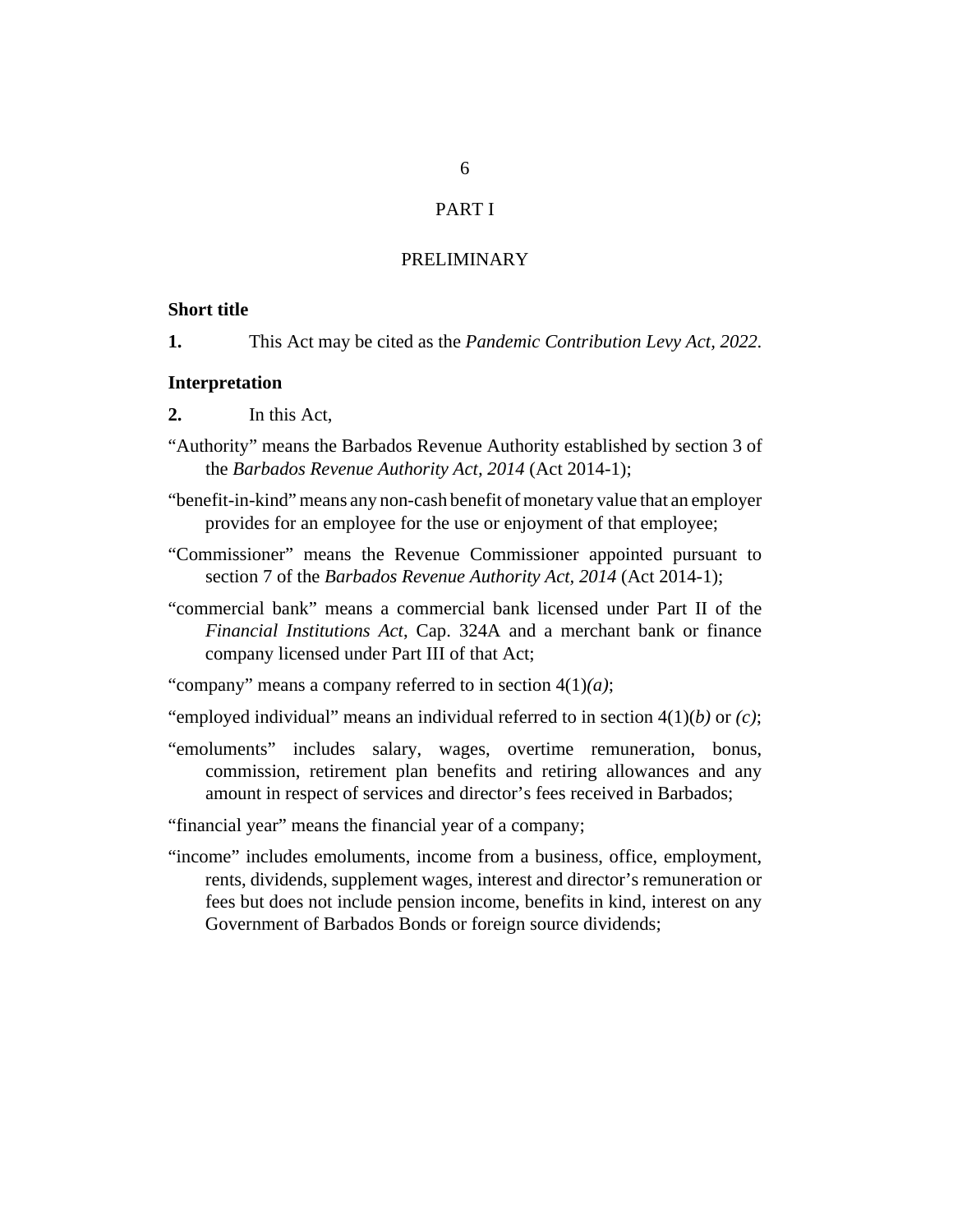- "international financial reporting standards" or " IFRS" refers to a set of international accounting standards, which state how particular types of transactions and other events should be reported in financial statements;
- "generally accepted accounting principles" or "GAAP" refers to a common set of accepted accounting principles, standards and procedures which must be followed in the preparation of financial statements of companies;
- "levy" means the Pandemic Contribution Levy;
- "life and general insurance company" means an insurance entity licensed under the *[Insurance Act](http://barbadosparliament-laws.com/en/showdoc/cs/310)*, Cap. 310 as a Class 2 licensee;
- "major engaged in the sale of fuel" means a firm or a company that carries on, directly or otherwise, the business of storage, distribution and sale of liquefied petroleum gas and aviation fuel in bulk or retail;
- "net income" means pre-tax profits of a company based on income from sources within Barbados, as calculated in accordance with IFRS or GAAP;
- "officer" means a person who is authorized by the Authority to administer and enforce this Act;
- "Pandemic Contribution Levy" means the levy imposed pursuant to section 6 or section 11 as the case may be;
- "self-employed individual" means an individual referred to in section 4(1)*(d)*;
- "supplement wages" means payments made in addition to an employee's ordinary wages and includes overtime, commissions, bonuses, retroactive pay and back pay;
- "telecommunications company" means a company, firm or business that is regulated by the *[Telecommunications Act](http://barbadosparliament-laws.com/en/showdoc/cs/282B)*, Cap. 282B; and
- "Tribunal" means the Barbados Revenue Appeals Tribunal established by section 24 of the *[Barbados Revenue Authority Act](http://barbadosparliament-laws.com/en/showdoc/cs/2014_1)* (Act 2014-1).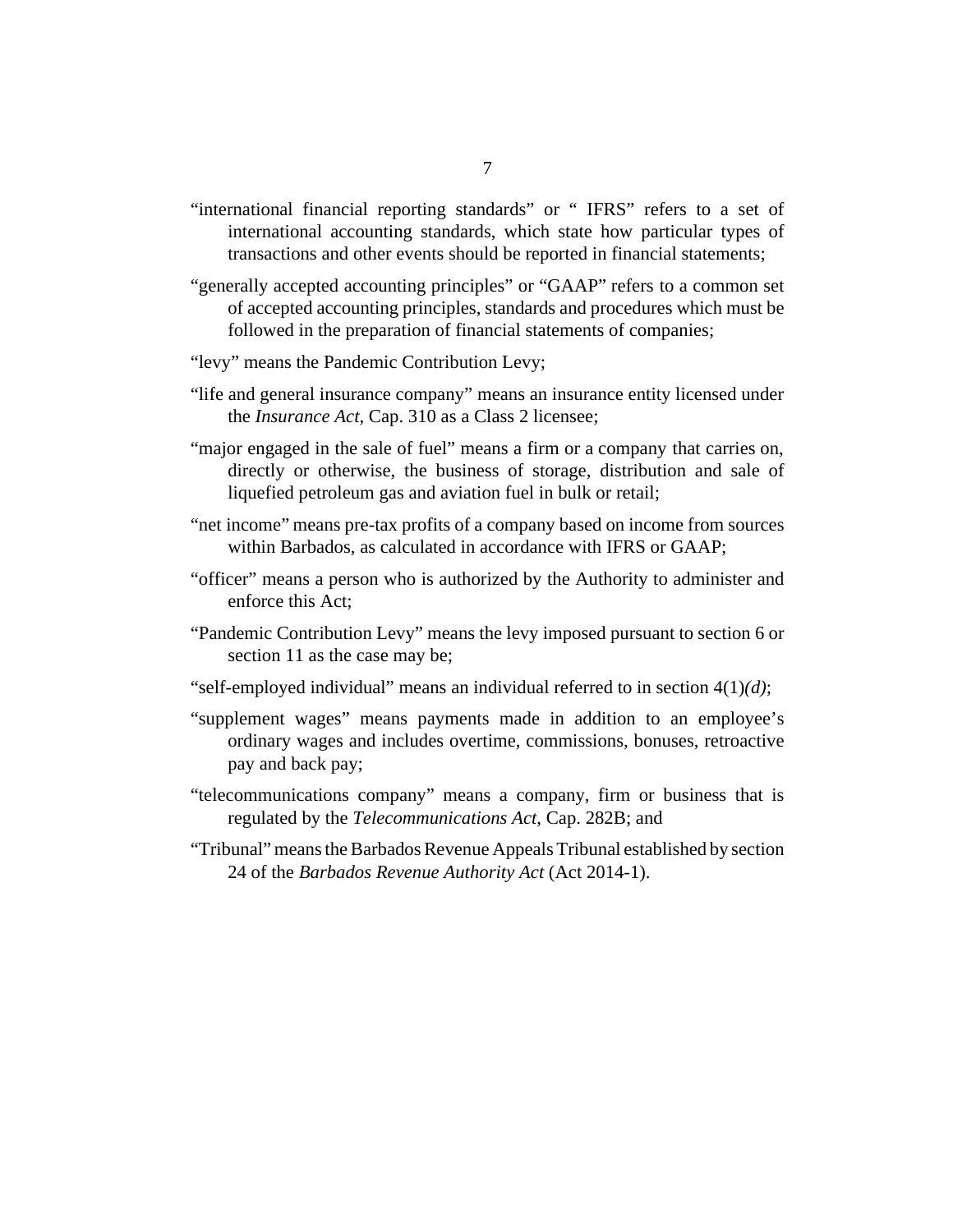#### <span id="page-7-0"></span>**Purpose**

The levy is imposed for the purpose of mitigating the adverse economic effects of the spread of the Coronavirus (COVID-19). **3.**

#### **Application of levy**

The levy applies to **4.**(1)

- a company operating in Barbados that is *(a)*
	- a telecommunications company; (i)
	- a life and general insurance company; (ii)
	- (iii) a major engaged in the sale of fuel; or
	- a commercial bank; (v)

that has a net income of 5 million dollars or more, in the financial year 2020 or in the financial year 2021 or in the financial years 2020 and 2021;

- an individual employed in Barbados who has an income of \$6 250 or *(b)* more per month for the period 1<sup>st</sup> April, 2022 to 31<sup>st</sup> March, 2023;
- an individual employed in Barbados who does not ordinarily have an *(c)* income of \$6 250 or more per month or \$75 000 or more per annum but
	- in any month has an income of \$6 250 or more or for the period (i) 1<sup>st</sup> April, 2022 to 31<sup>st</sup> March, 2023; or
	- (ii) for the period  $1<sup>st</sup>$  April, 2022 to  $31<sup>st</sup>$  March, 2023 has an income of \$75 000 or more,

which in either instance arises because of supplemental wages or otherwise; and

a self-employed individual who has an income of \$75 000 or more for *(d)* the period  $1<sup>st</sup>$  April, 2022 to  $31<sup>st</sup>$  March, 2023.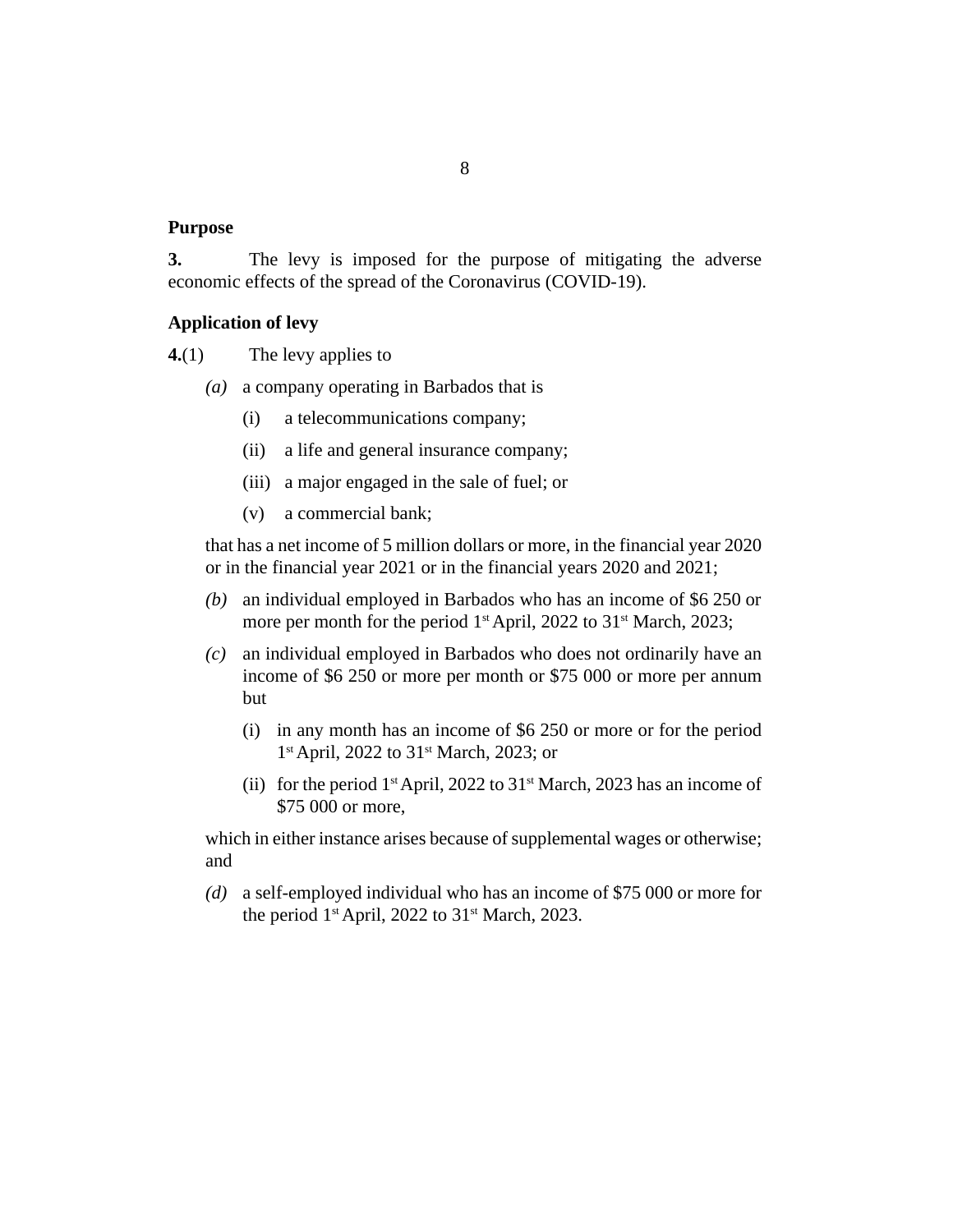- <span id="page-8-0"></span>The levy shall not apply to (2)
	- an individual who has been granted a Barbados Welcome Stamp under *(a)* the *[Remote Employment Act, 2020](http://barbadosparliament-laws.com/en/showdoc/cs/2020_23)* (Act 2020-23);
	- a qualified person who has been granted a foreign currency permit *(b)* under the *[Foreign Currency Permits Act, 2018](http://barbadosparliament-laws.com/en/showdoc/cs/2018_44)* (Act 2018-44); or
	- a person who has diplomatic immunities and privileges under the *(c) [Diplomatic Immunities and Privileges Act](http://barbadosparliament-laws.com/en/showdoc/cs/18)*, Cap. 18.

The Minister may exempt a person from the application of the levy imposed under this Act. (3)

#### **Administration**

The Authority shall be responsible for the administration of this Act and for the assessment, collection and recovery of the levy. **5.**

### PART II

### APPLICATION OF LEVY TO EMPLOYED AND SELF-EMPLOYED INDIVIDUALS

### **Imposition of levy on employed individuals and self-employed individuals**

- With effect from the  $1<sup>st</sup>$  April, 2022, a levy is payable by **6.**
	- an individual employed in Barbados who has an income of \$6 250 or *(a)* more per month for the period 1<sup>st</sup> April, 2022 to 31<sup>st</sup> March, 2023;
	- an individual employed in Barbados who does not ordinarily have an *(b)* income of \$6 250 or more per month or \$75 000 or more per annum but in any month has an income of \$6 250 or more or for the period 1<sup>st</sup> April, 2022 to 31<sup>st</sup> March, 2023 has an income of \$75 000 or more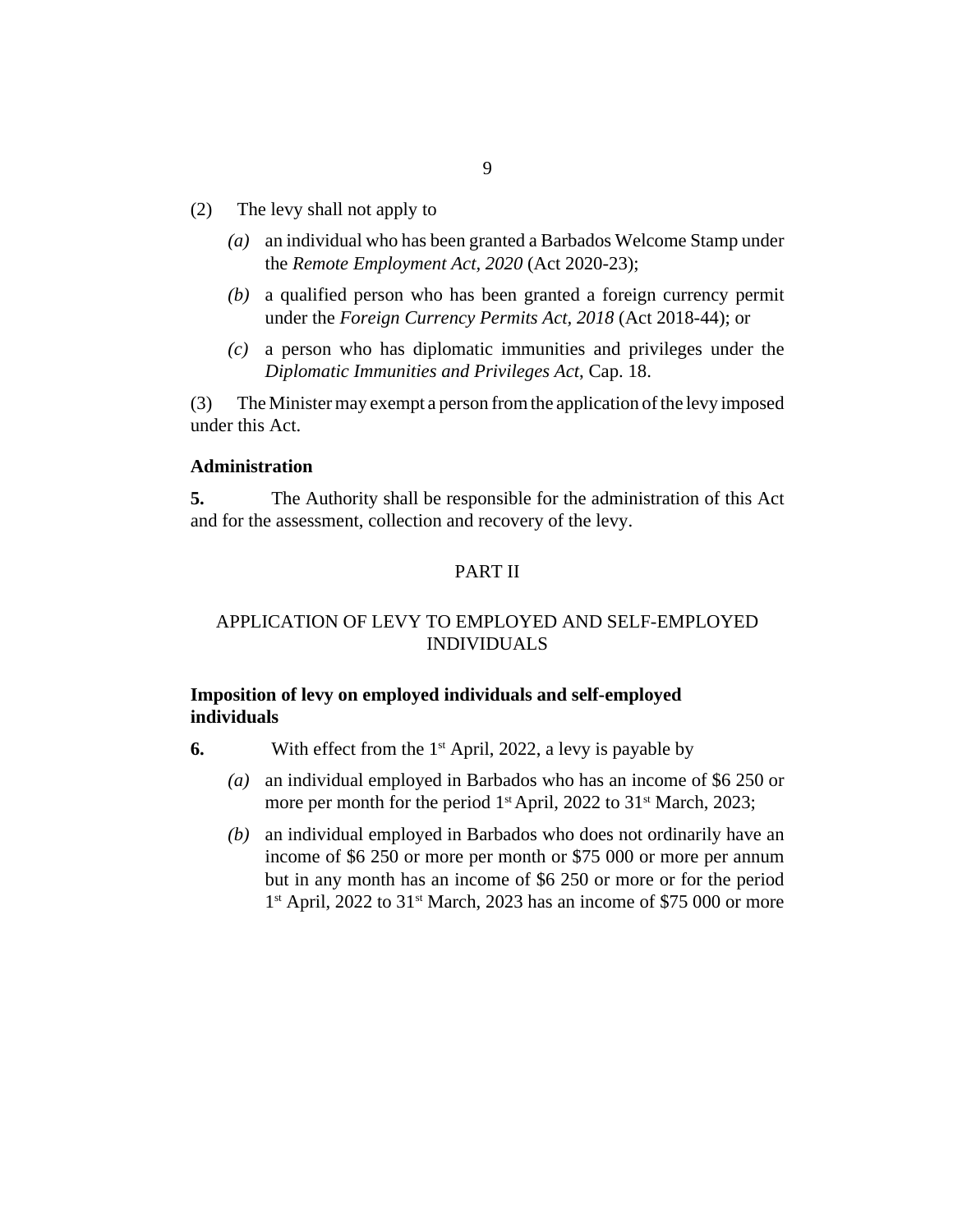<span id="page-9-0"></span>which in any instance arises because of supplemental wages or otherwise; and

a self-employed individual who has an income of \$75 000 or more for *(c)* the period 1<sup>st</sup> April, 2022 to 31<sup>st</sup> March, 2023.

# **Rate of levy applicable to employed individuals and self-employed individuals**

The rate of the levy payable by employed individuals and selfemployed individuals is one per cent. **7.**(1)

A specially qualified person who has received a tax concession under section 9(5) of the *[Income Tax Act](http://barbadosparliament-laws.com/en/showdoc/cs/73)*, Cap. 73 shall pay the levy on the income less the concessions granted. (2)

## **Collection of levy by employers**

An employer shall deduct and withhold from the emoluments of an individual in his employ, the amount of the levy imposed pursuant to section  $6(a)$  at the rate specified under section 7 and shall remit to the Authority the sums deducted and withheld on or before the  $15<sup>th</sup>$  day of the following month for the previous month. **8.**(1)

An employer shall deduct and withhold from the emoluments of an individual in his employ, the amount of the levy imposed pursuant to section 6*(b)* at the rate specified under section 7 and (2)

- shall remit the sums deducted and withheld to the Authority on or *(a)* before the  $15<sup>th</sup>$  day of the month following which the employee's income was \$6 250 or more; or
- (b) if on the  $31<sup>st</sup>$  March, 2023 it is determined that the employee's income is \$75 000 or more for the period  $1<sup>st</sup>$  April, 2022 to 31<sup>st</sup> March, 2023 shall pay the levy on or before the 15<sup>th</sup> April, 2023.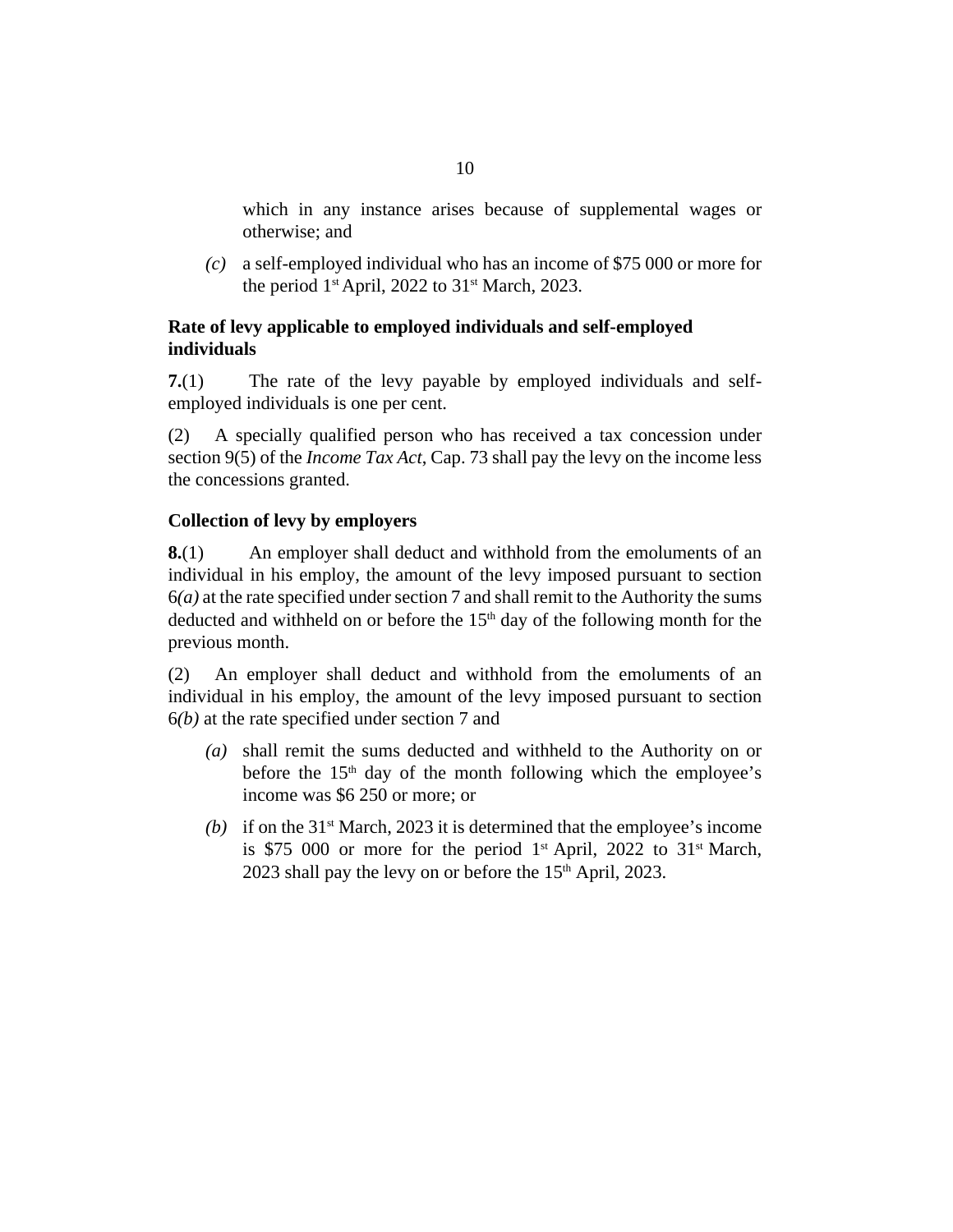<span id="page-10-0"></span>The levy imposed on an employed individual referred to in section 6*(b)* by virtue of income other than emoluments and supplemental wages is due and payable by that employed individual on or before the 30<sup>th</sup> April, 2023. (3)

The obligation of the individual to file income tax returns in accordance with the *[Income Tax Act](http://barbadosparliament-laws.com/en/showdoc/cs/73)*, Cap. 73 shall not be affected by subsection (1) or subsection (2). (4)

### **Payment of levy by self-employed individuals**

The levy imposed on a self-employed individual pursuant to section  $6(c)$  is due and payable on or before the 31<sup>st</sup> March, 2023. **9.**

## **Pandemic Contribution Levy Returns**

An employer shall be required to prepare and submit a return to be known as a "Pandemic Contribution Levy Employer Return" to the Authority on the  $15<sup>th</sup>$  of every month for the period May, 2022 to April, 2023 and the return shall reflect the remuneration of the employees and the sums deducted and withheld accordingly. **10.**(1)

Notwithstanding subsection (1), every employer shall be required to reconcile and file a Pandemic Contribution Employer Levy Reconciliation to the Authority on the 30<sup>th</sup> May, 2023. (2)

An employed individual and a self-employed individual shall be required to file a return to be known as a "Pandemic Contribution Levy Return" to the Authority on or before 30<sup>th</sup> April, 2023. (3)

Where an employed individual or self-employed individual fails to file a return in accordance with subsection (3), that employed individual or selfemployed individual shall pay a penalty of \$1 000 to the Authority**.** (4)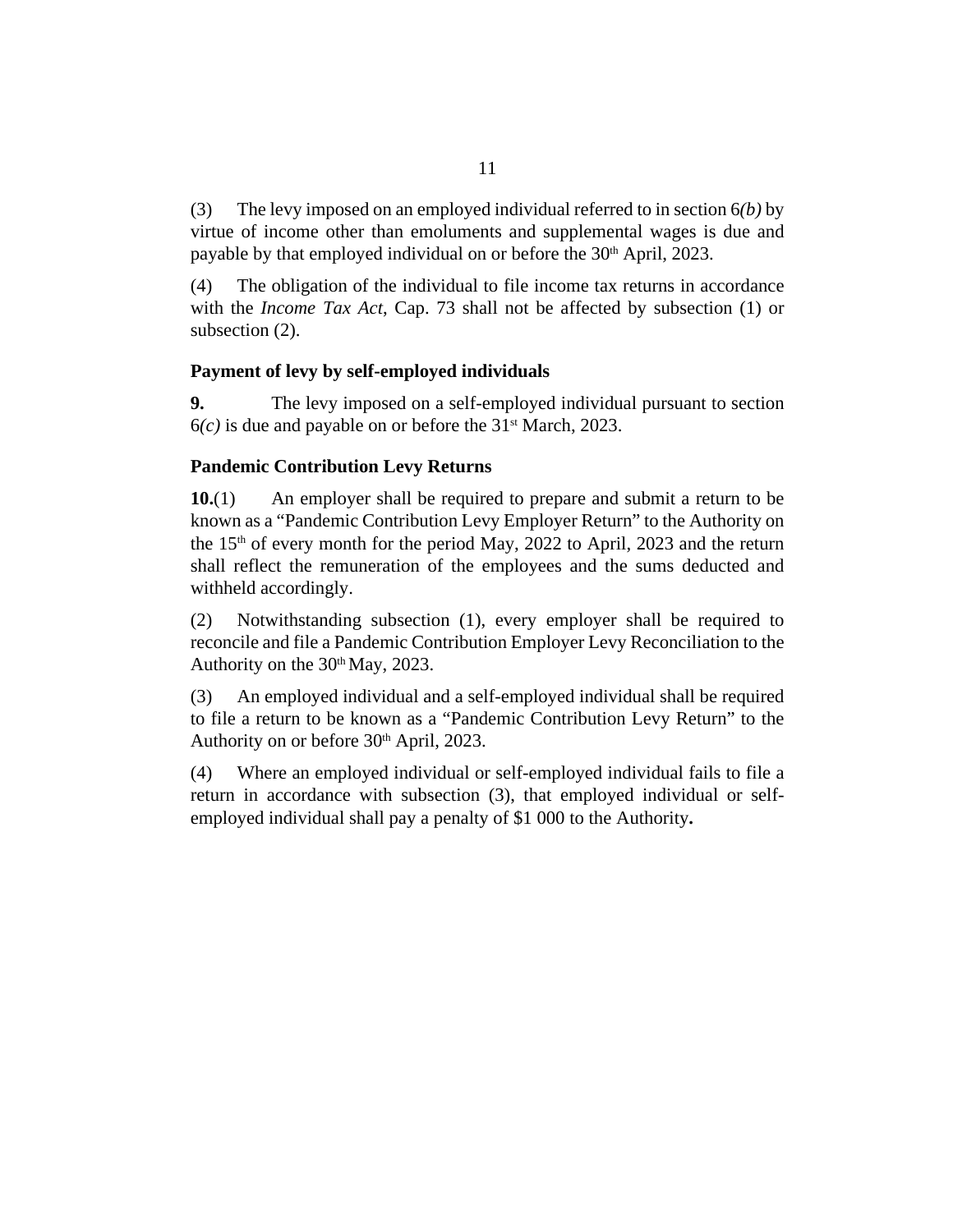# PART III

## APPLICATION OF LEVY TO COMPANIES

#### <span id="page-11-0"></span>**Imposition of levy on companies**

With effect from the  $1<sup>st</sup>$  July, 2022, a levy is payable by a company in respect of the financial year ended in 2020 and the financial year ended in 2021, where the company had a net income of \$5 million or more in both of those years or in either of those years. **11.**

### **Rate of levy applicable to companies**

The rate of the levy payable by a company pursuant to section 11 is 15 per cent of the net income of that company. **12.**

### **Payment of levy by companies**

A company shall pay to the Commissioner 4 instalments each of an amount equal to 3.75 per cent of the net income of that company to constitute the amount of the levy payable pursuant to section 11. **13.**(1)

Pursuant to subsection (1) a company shall pay the 4 instalments each of an amount equal to 3.75 per cent of the net income of that company that constitute the amount of the levy as follows: (2)

- (a) for the financial year ended 2020 on the following dates:
	- 15th July, 2022; (i)
	- $(ii)$  15<sup>th</sup> August, 2022;
	- $(iii)$  15<sup>th</sup> September, 2022;
	- $(iv)$  15<sup>th</sup> October, 2022; and
- (b) for the financial year ended  $2021$  on the following dates:
	- 15th November, 2022; (i)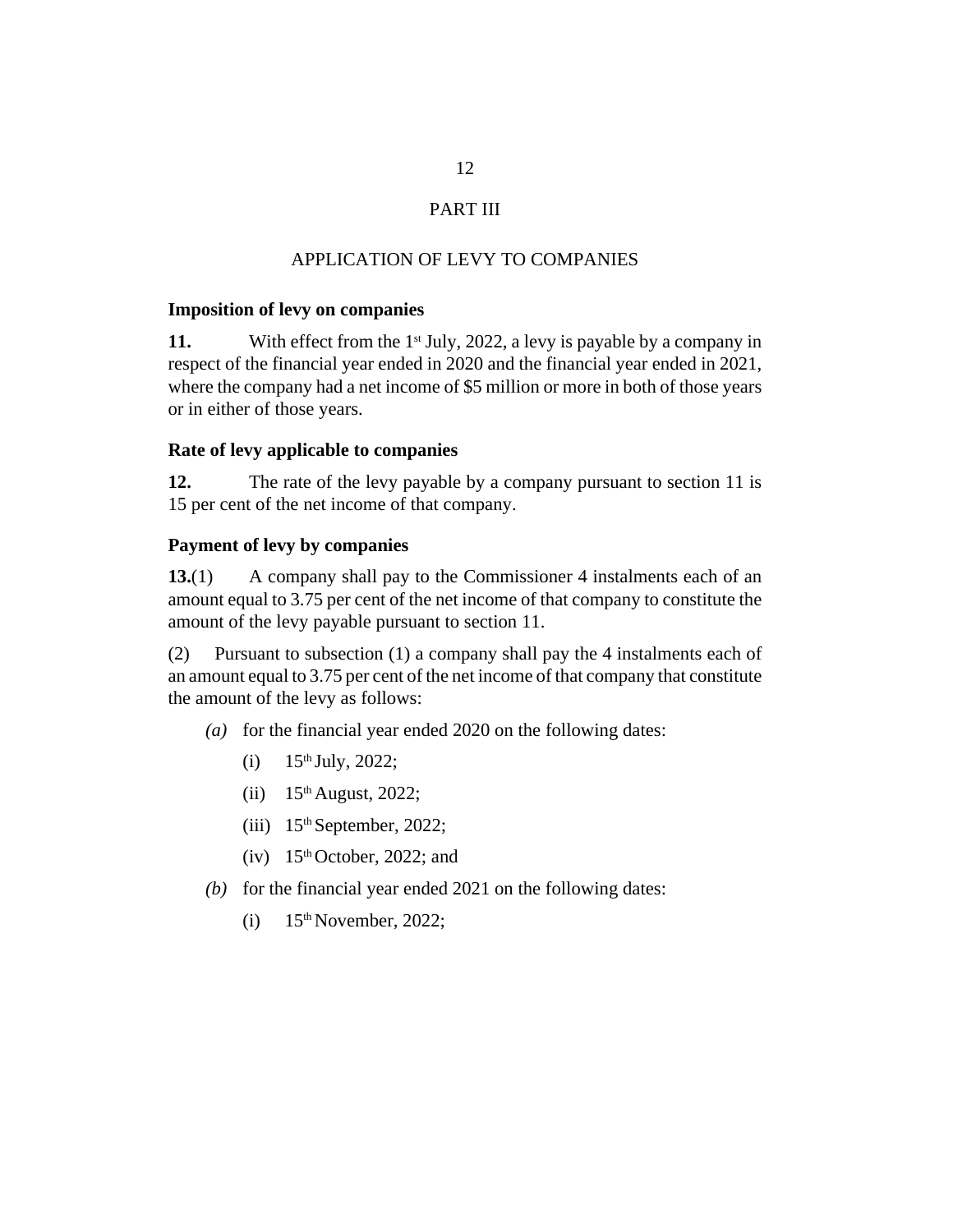- <span id="page-12-0"></span> $(ii)$  15<sup>th</sup> December, 2022;
- $(iii)$  15<sup>th</sup> January, 2023;
- $(iv)$  15<sup>th</sup> February, 2023.

#### **Pandemic Contribution Levy Companies Return**

A company shall file, with the Authority, a return to be known as a "Pandemic Contribution Levy Company Return" on the payment dates for the period  $15<sup>th</sup>$  July, 2022 and  $15<sup>th</sup>$  February, 2023. **14.**

#### PART IV

#### ACCOUNTS AND RECORDS

#### **Keeping of accounts and records**

A company, an employer or a self-employed individual, shall keep appropriate records, information and accounts so as to enable the Commissioner to determine the amount of the levy which is payable by the company, the employed individual or the self-employed individual, as the case may be, for any payment period. **15.**(1)

The records, information and accounts referred to in subsection (1) shall be in electronic form in a readable format and paper form and shall be kept and furnished when required in accordance with this Act. (2)

Where a company, an employer or a self-employed individual fails to keep adequate records, information and accounts for the purposes of this Act, the Commissioner may require that company, employer or self-employed individual to keep such records, information and accounts as the Authority determines. (3)

A company, an employer and a self-employed individual required by subsection (1) to keep records, information and accounts shall retain the records, information and accounts until the expiration of 5 years after the end of the year (4)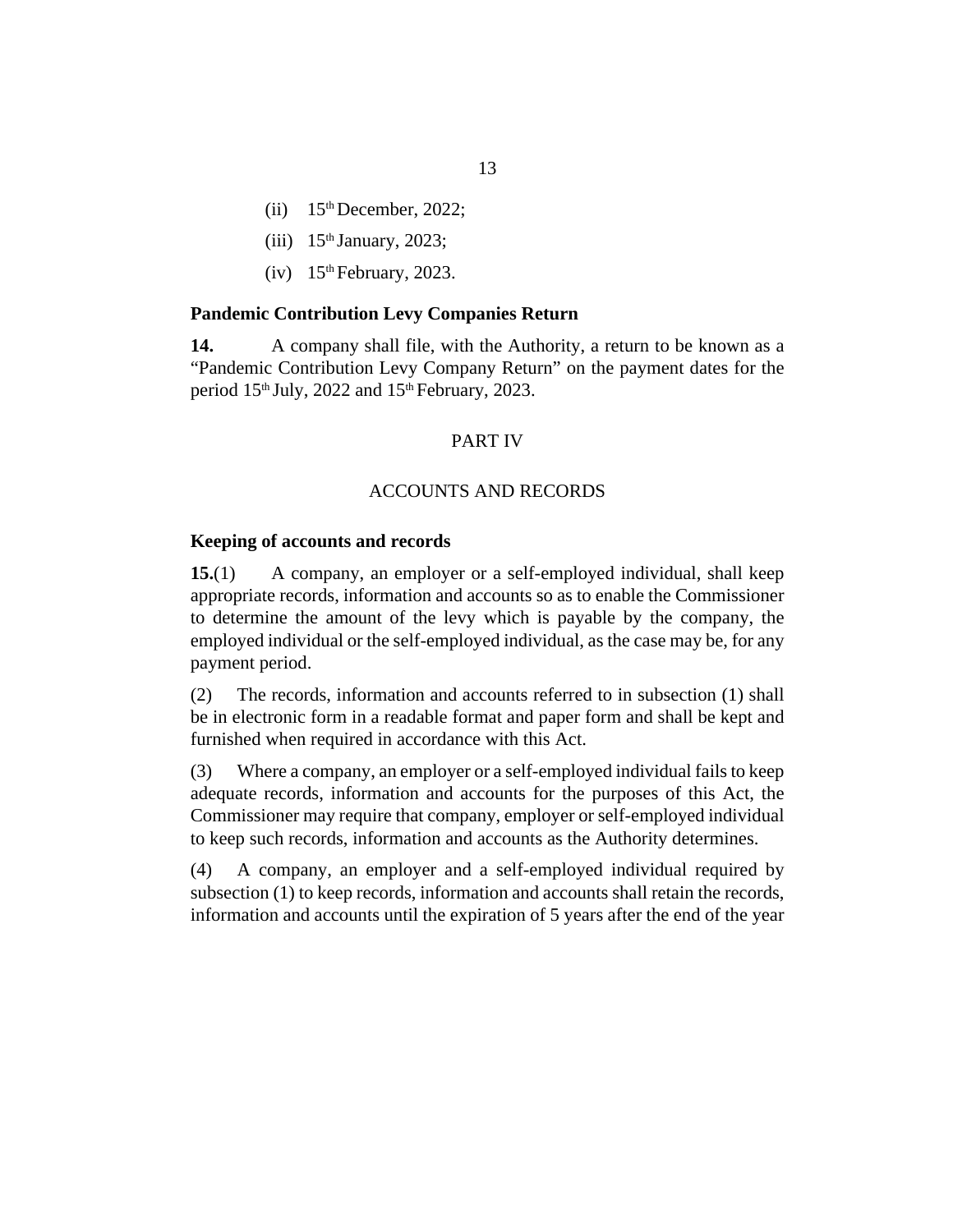<span id="page-13-0"></span>to which the records, information and accounts relate or for such shorter period as the Commissioner may determine.

Where a person fails to keep or furnish adequate records, information and accounts in accordance with this section, that person shall pay a penalty of \$500 to the Authority for each breach in addition to interest at the rate of one per cent calculated for each month during which any part of that amount was not paid on the largest amount of levy and penalty that was due and unpaid at any time in that month. (5)

Notwithstanding subsection (4), a company, an employer and a selfemployed individual shall seek the permission of the Commissioner, in writing, to destroy any records, information and accounts required to be retained pursuant to this section. (6)

Where a company, an employer and a self-employed individual (7)

- (a) fails to seek permission to destroy the records, information and accounts in accordance with subsection (6); or
- destroys the records, information and accounts without the permission *(b)* of the Commissioner or reasonable excuse

that company, employer or self-employed individual shall pay a penalty of \$500 to the Authority for each breach, in addition to interest at the rate of one per cent calculated for each month during which any part of that amount was not paid on the largest amount of levy and, the penalty that was due and unpaid at any time in that month.

# **Audit**

An officer may, at any reasonable time, enter any premises or place of a company, an employer or a self-employed individual where any records, information or books of account relating thereto are kept and **16.**(1)

inspect, audit or examine the records, information and books of account *(a)* of the company, the employer or the self-employed individual or any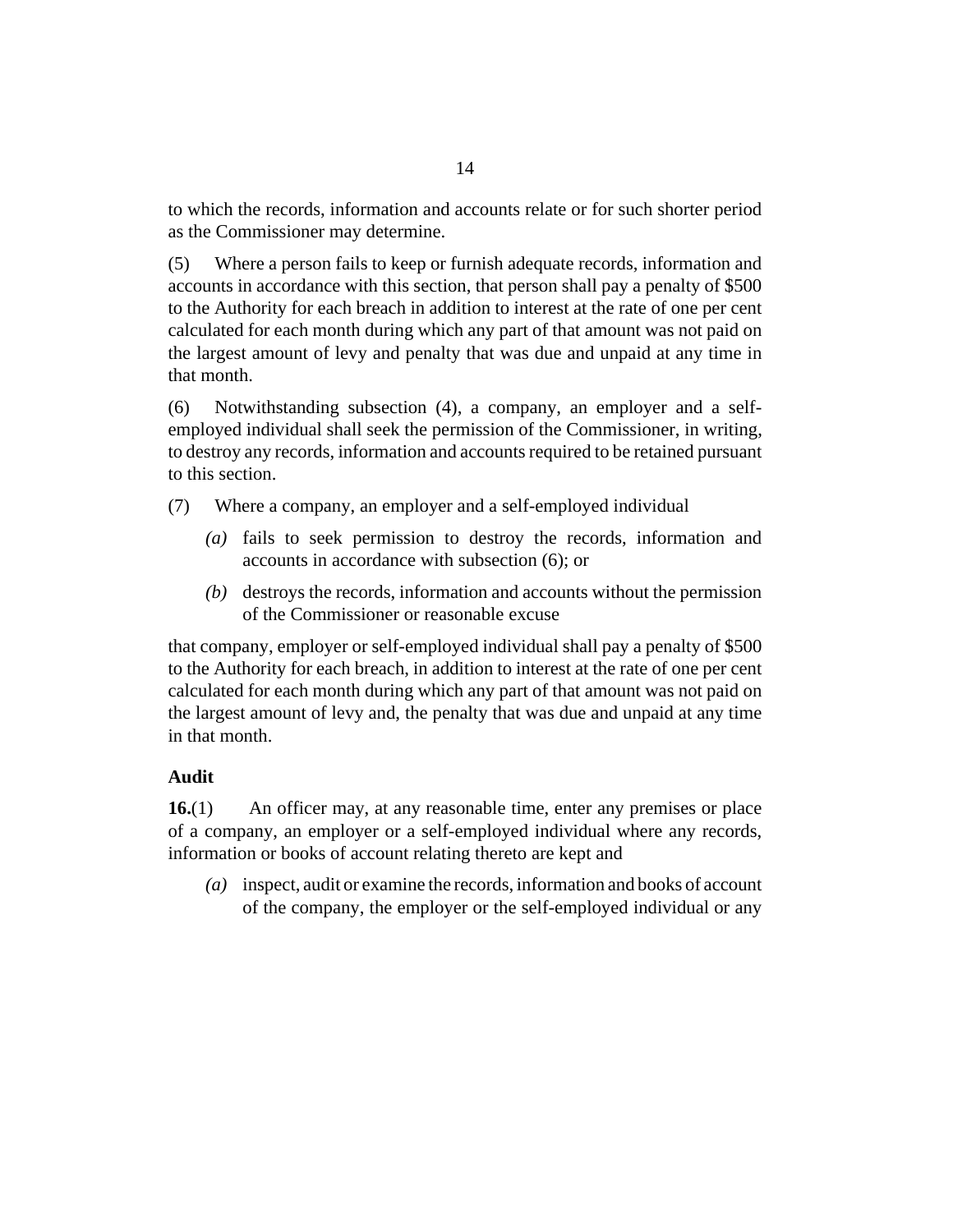property or process of that company, employer or self-employed individual on or any other matter that may be relevant in determining

- (i) the amount of levy or any other amount payable by the company, employed individual or self-employed individual under this Act; or
- (ii) the amount of a refund that is payable to the company, employed individual or self-employed individual under this Act;
- (b) require a manager of the company, employer or self-employed individual to give him all reasonable assistance with his inspection, audit or examination and to answer all questions relating to his responsibility for the payment of the levy under this Act either orally or in writing.

For the purposes of subsection (1), the officer may require the manager of the company, the employer or the self-employed individual to be present at the premises or place with him for the inspection, audit or examination and to answer any question relating to the obligation for the payment of the levy under this Act. (2)

Where, during the course of an audit or examination referred to in subsection (1), it appears to the officer referred to in that subsection that there has been a violation of this Act or any regulations made under this Act, the officer may seize and take away any records, information or books of account which may afford evidence of the violation. (3)

The Commissioner may, for any purpose related to the administration of this Act, by registered letter or by a demand served personally, require any person to (4)

- provide any information in the form of a return or otherwise; and *(a)*
- produce any record, information or books of account, within such time *(b)* as the Commissioner specifies.
- A person who fails to (5)
	- provide any information in the form of a return or otherwise; and *(a)*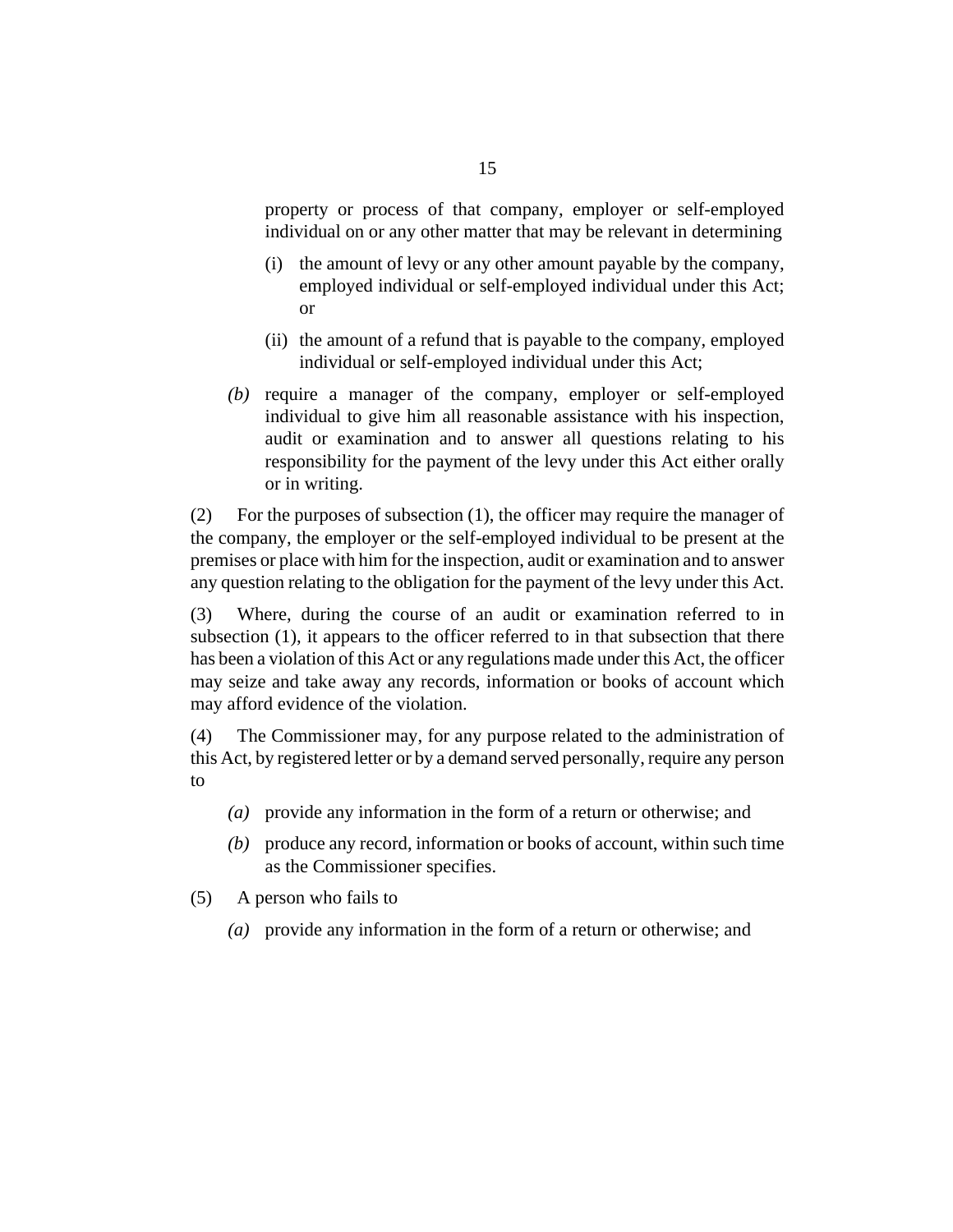<span id="page-15-0"></span>produce any record, information or books of account, within such time *(b)* as the Commissioner specifies

pursuant to subsection (4) shall pay a penalty of \$500 to the Authority for each breach in addition to interest at the rate of one per cent calculated for each month during which any part of that amount was not paid on the largest amount of the levy and penalty that was due and unpaid at any time in that month.

#### **Copies of documents**

Where any document, information or book of account has been produced, seized, inspected or examined by an officer under this Act, the officer may make copies; and a document purporting to be certified by the officer to be a copy made pursuant to this section is admissible in evidence and has the same probative value as the original document. **17.**

### PART V

## ASSESSMENT

#### **Assessment**

The Commissioner may determine the assessable income in respect of the levy for the applicable payment period in respect of a company, an employed individual or a self-employed individual and shall assess the amount of the levy for that applicable payment period in respect of such a company, an employed individual or a self-employed individual. **18.**(1)

- Where (2)
	- a company, an employer or a self-employed individual has failed to *(a)*
		- (i) file a return in accordance with this Act; or
		- (ii) pay the levy payable in accordance with this Act; or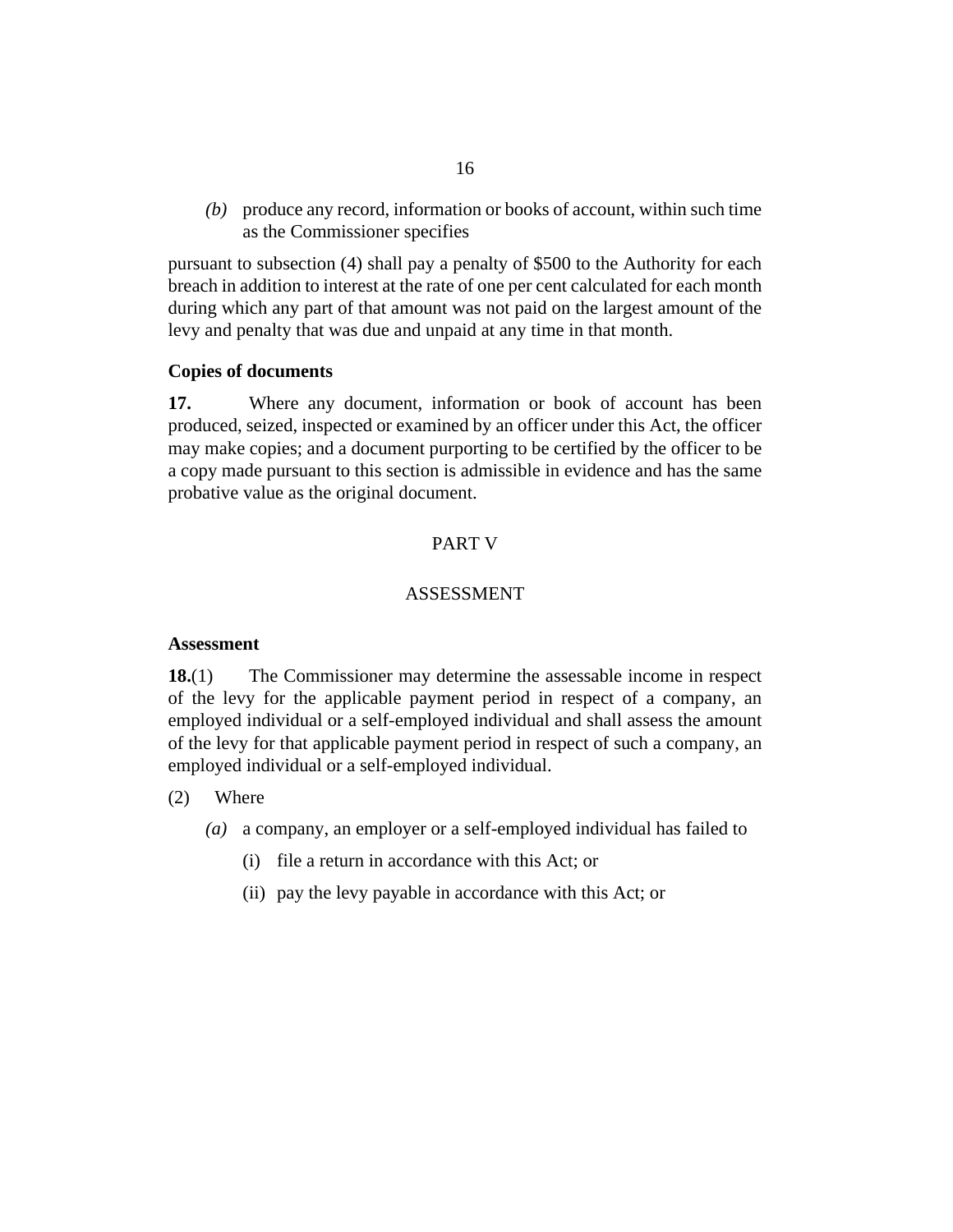<span id="page-16-0"></span> $(t)$  the Commissioner is satisfied that a true account of the levy payable has not been given in a return,

the Commissioner may, after consideration of any representation or information which the company, the employer and the self-employed individual may make or supply to him, assess the levy payable by that company, employed individual or self-employed individual for the applicable payment period; and the levy for that period shall be paid on the amount assessed.

In making an assessment under subsection (l) or under paragraph (b) of subsection 2, the Commissioner is not bound by the information contained in a return in respect of the company, employed individual or self-employed individual being assessed or by any other information supplied by, on behalf of, or in respect of, that company, employed individual or self-employed individual. (3)

- For the purposes of this section, the assessable income of (4)
	- an employed individual or a self-employed individual is his aggregate *(a)* gross income derived from sources within Barbados for the period 1<sup>st</sup> April 2022 to 31<sup>st</sup> March 2023;
	- a company is the aggregate net income derived from sources within *(b)* Barbados for the financial years ended 2020 and 2021.

#### **Reassessments**

Where an assessment has been made pursuant to section 18**,** the Commissioner may make a reassessment of the levy for the applicable period **19.**

- at any time, where the company, employed individual or self-employed *(a)* individual has made any misrepresentation or has failed to disclose any material fact in making the return or in supplying information required to be supplied in accordance with this Act; or
- (b) in any other case, within 5 years after the end of applicable payment period of the levy.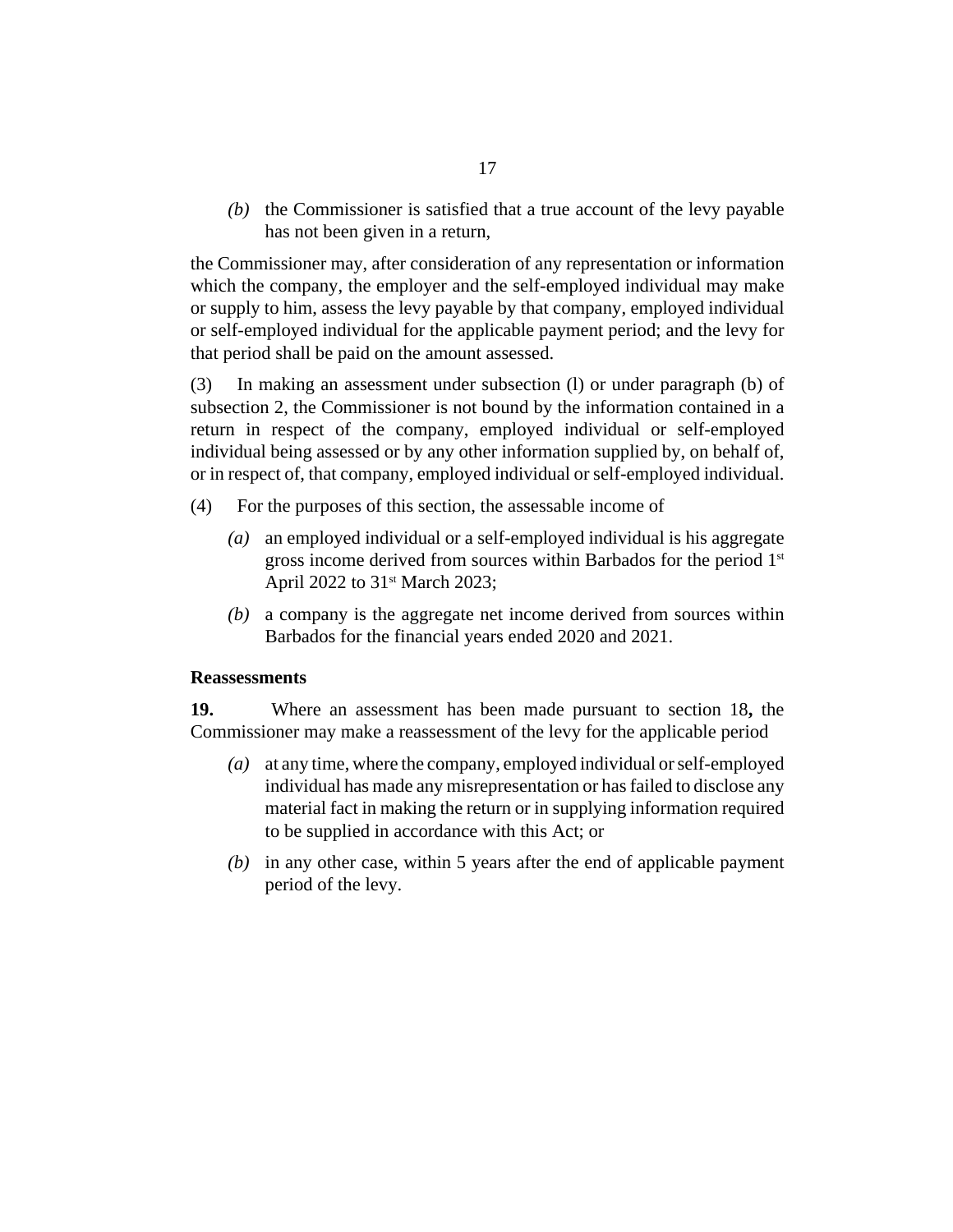#### <span id="page-17-0"></span>**Notice of assessment**

After making an assessment or a reassessment under section 18 or 19, the Commissioner shall deliver a notice of assessment or reassessment, as the case may be, to the company, employed individual or self-employed individual showing the amount of the proceeds for the applicable period. **20.**

#### **Refunds**

Subject to this section, the levy is not refundable. **21.**(1)

Where the amount paid by a company, an employed individual or a selfemployed individual as the levy (2)

- (a) is in excess of the amount due; or
- was paid in error, *(b)*

the Commissioner shall refund the company, employed individual or selfemployed individual the excess or the amount paid in error.

A company, an employed individual or a self-employed individual may request that the excess or the amount paid in error referred to in subsection (2) be applied against any outstanding liability of that company, employed individual or self-employed individual under the following enactments: (3)

- (a) the *[Income Tax Act](http://barbadosparliament-laws.com/en/showdoc/cs/73)*, Cap. 73;
- (b) the *[Land Tax Act](http://barbadosparliament-laws.com/en/showdoc/cs/78A)*, Cap. 78A; or
- the *[Value Added Tax Act](http://barbadosparliament-laws.com/en/showdoc/cs/87)*, Cap. 87. *(c)*

Refunds granted under this section are a charge on the Consolidated Fund and shall be made by the Commissioner out of the funds provided by the Accountant General for the purpose. (4)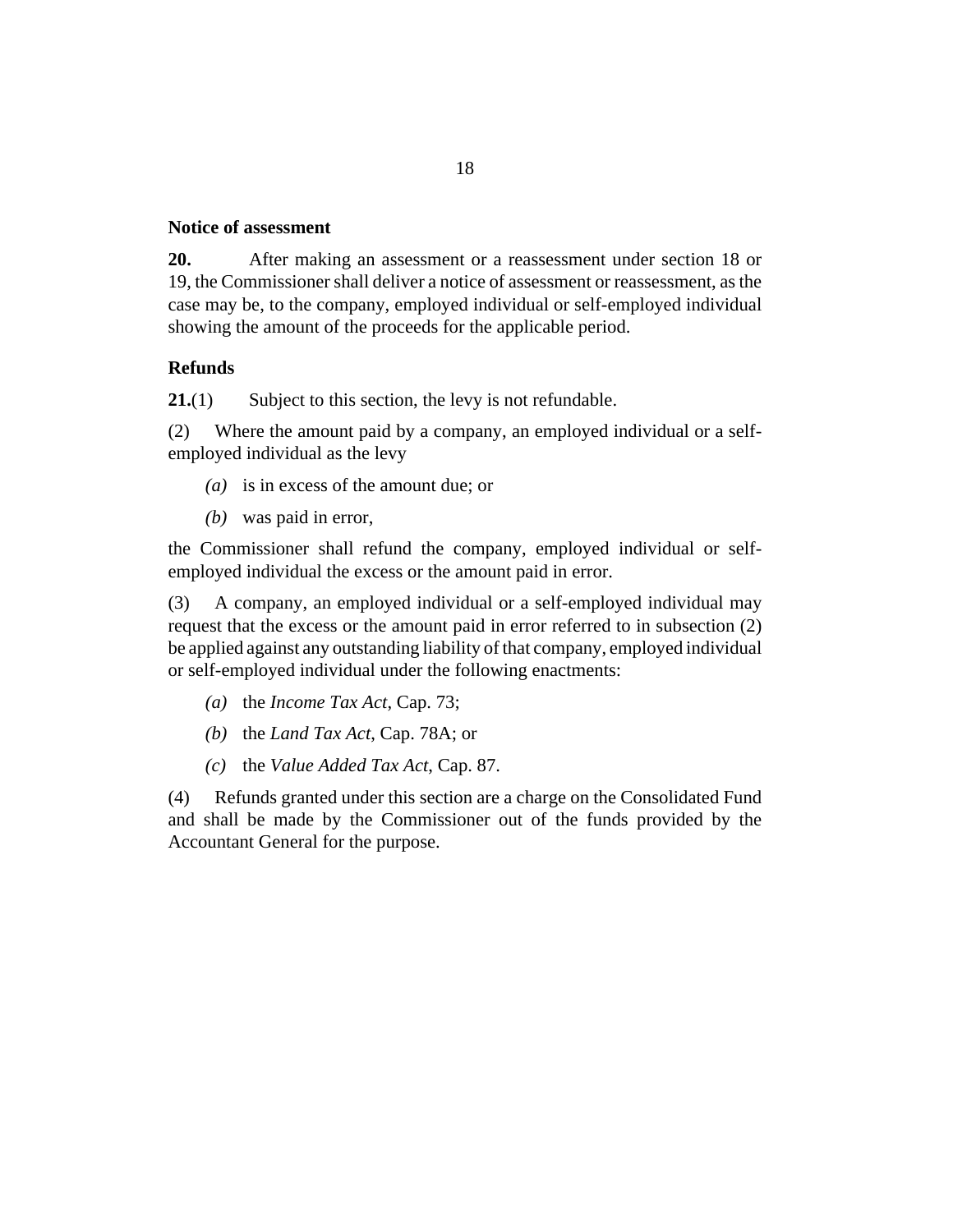### PART VI

#### OBJECTIONS, APPEALS, RECOVERY

### <span id="page-18-0"></span>**Objections**

Subject to this section, where a company, an employed individual or a self-employed individual **22.**(1)

- having been assessed, disagrees with the assessment; or *(a)*
- having made an application for a refund of the levy, disagrees with the *(b)* Commissioner's determination respecting the application,

that company, employed individual or self-employed individual, may object to the assessment, reassessment or determination by filing a notice of objection with the Commissioner within 21 days after the date of the notice of assessment, reassessment or notice of determination, as the case may be, or such longer period as the Commissioner allows.

Except with leave of the Commissioner, a company, an employed individual or a self-employed individual may not object to an assessment unless the company, employed individual or self-employed individual has either paid the amount that was so assessed or given security, in an amount and form satisfactory to the Commissioner, for the payment thereof. (2)

A notice of objection shall be in writing and shall state the grounds for the objection. (3)

The Commissioner shall give a person who has objected to an assessment, reassessment or determination, an opportunity to support his objection by a written or oral submission to the Commissioner. (4)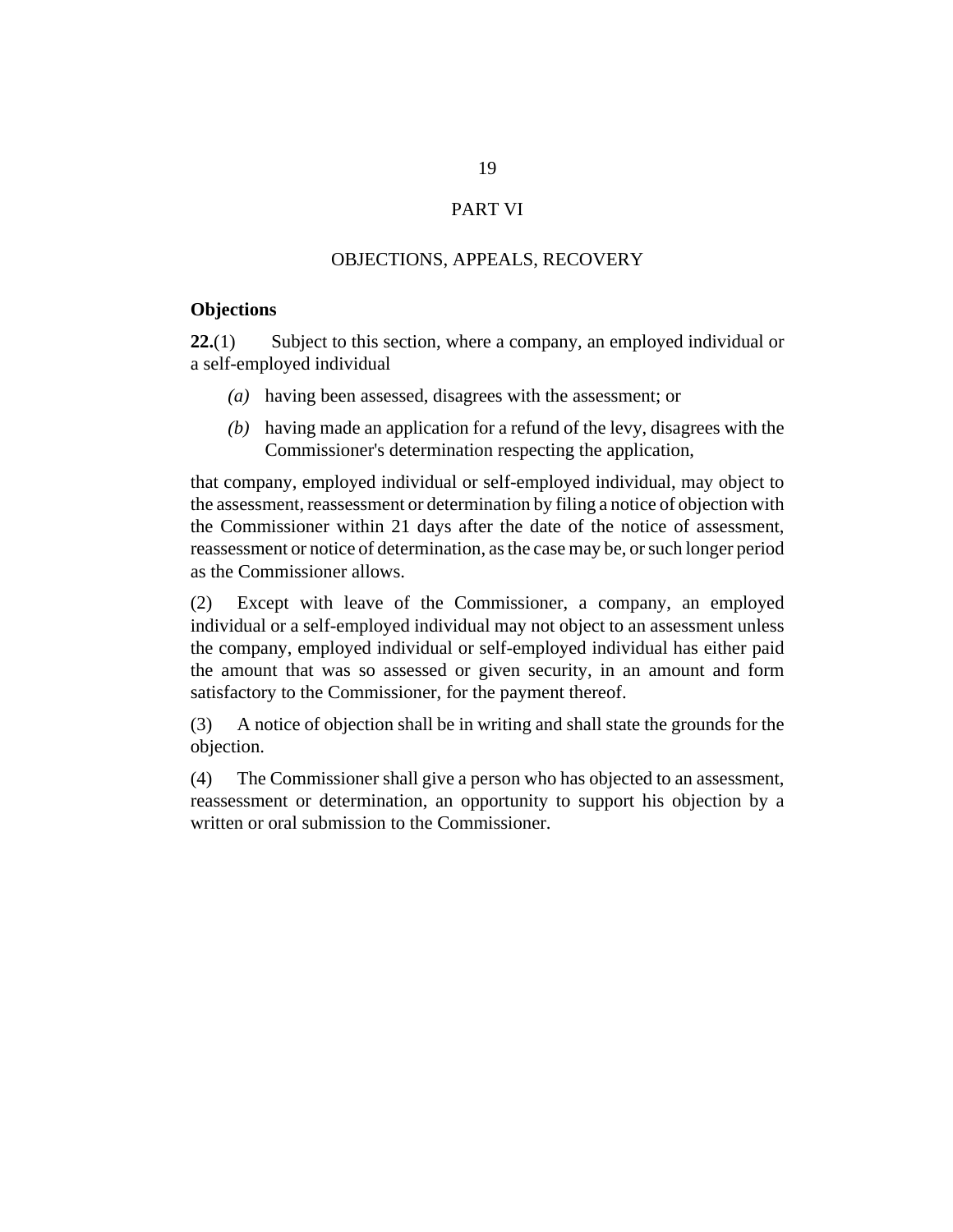<span id="page-19-0"></span>The Commissioner shall, after receiving a notice of objection in respect of an assessment, a reassessment or a determination and after giving the person who objected an opportunity to support his objection, (5)

- (a) review the assessment, reassessment or determination and either confirm it or make a reassessment or redetermination, as the case may require; and
- (b) deliver to the person who objected, a notice of confirmation, a notice of reassessment or a notice of redetermination, as the case may require.

## **Appeal to Tribunal**

Any person who has objected to an assessment or determination and who received a notice of confirmation or redetermination, may appeal from the decision of the Commissioner to the Barbados Revenue Appeals Tribunal, within 30 days after the day on which the notice of confirmation, reassessment or redetermination, as the case may be, was delivered to him. **23.**(1)

Where a person has filed a notice of objection under this Act and the Commissioner has not, within 12 months thereafter, delivered to the person a notice of confirmation or redetermination, the person may appeal to the Tribunal in respect of the objection. (2)

Where the Commissioner delivers to a person, a notice of confirmation or redetermination respecting an objection after the expiration of the period of 6 months referred to in subsection (2), the person may appeal to the Tribunal within 30 days after the delivery of the notice. (3)

An appeal under this section shall be instituted by filing a notice of appeal with the Tribunal together with such copies thereof as the Tribunal may require, and such notice shall, as far as possible, state the precise grounds of appeal. (4)

Where the Tribunal is satisfied that there is good reason for the failure of a person to object or appeal within the time specified in section 22 or in subsections  $(1)$ ,  $(2)$  or  $(3)$ , the Tribunal may allow the person such further time as the Tribunal thinks fit. (5)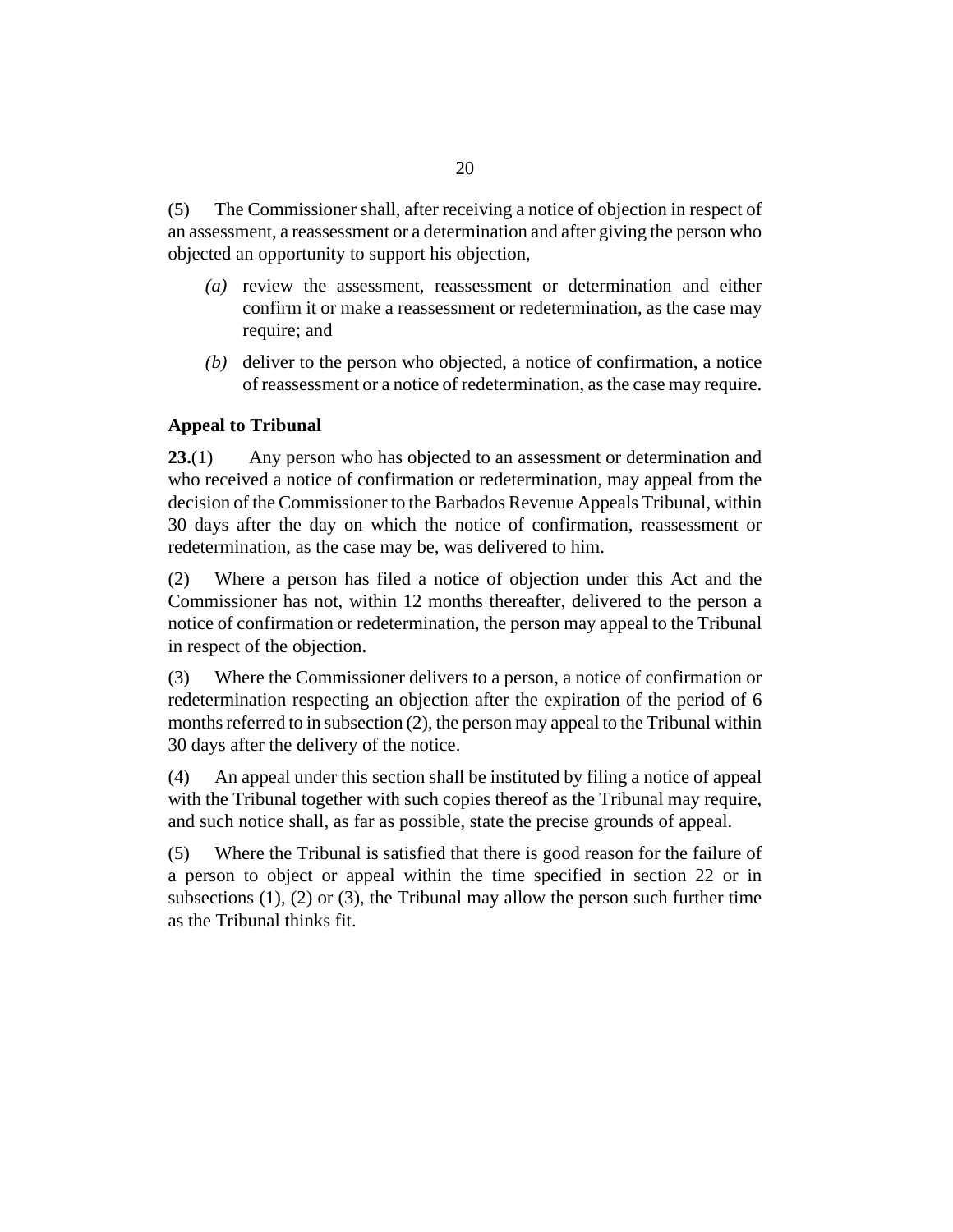<span id="page-20-0"></span>In disposing of an appeal under this section in respect of an assessment or determination, the Tribunal may (6)

- (a) confirm or vacate the assessment or determination;
- make an order referring the assessment or determination back to the *(b)* Commissioner for reassessment or redetermination in accordance with the directions of the Tribunal; or
- make such order as the Tribunal thinks fit. *(c)*

Where the Tribunal has referred an assessment or determination back to the Commissioner with directions for reassessment or redetermination by him (7)

- (a) the Commissioner shall make a reassessment or redetermination in accordance with those directions and shall deliver to the appellant a notice of reassessment or notice of redetermination, as the case may be; and
- $(b)$  if the appellant believes that such notice of reassessment or notice of redetermination is not in accordance with the directions of the Tribunal, he may apply to the Tribunal for an order determining the content of the notice of reassessment or notice of redetermination, as the case may be, which shall then be delivered by the Commissioner to the appellant.

#### **Appeal to the High Court**

Any party to an appeal to the Tribunal may appeal from the decision of the Tribunal to the High Court. **24.**(1)

In disposing of an appeal under this section in respect of an assessment or determination, the High Court may (2)

- (a) confirm or set aside the assessment or determination;
- make an order referring the assessment or determination back to the *(b)* Commissioner for reassessment or redetermination in accordance with the directions of the Court; or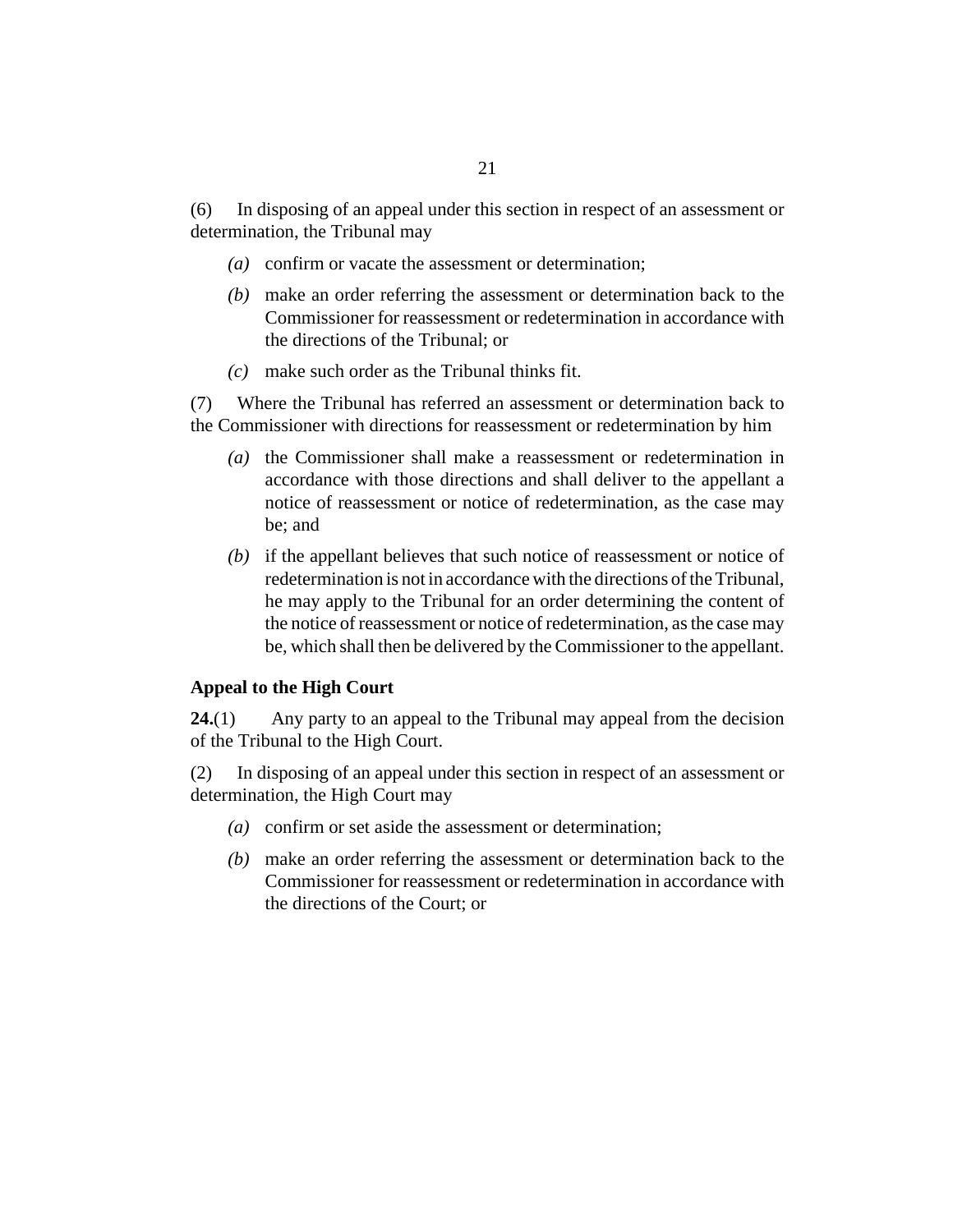<span id="page-21-0"></span>make such other order as it thinks fit. *(c)*

#### **Recovery of the levy**

The levy payable under this Act and any other amount payable as penalties and interest**,** is a debt due to the State and recoverable as such in civil proceedings in the High Court or in the magistrate's court for District A, at the option of the State, notwithstanding that the amount involved exceeds the normal monetary limit on the jurisdiction of a magistrate's court. **25.**

### **Unpaid levy certificates**

An amount payable by a company, an employed individual or a selfemployed individual under this Act that has remained unpaid for a period of 30 days may be certified in relation to that company, employed individual or selfemployed individual by the Commissioner in a certificate called an unpaid levy certificate. **26.**(1)

An unpaid levy certificate may be filed by the Commissioner in the High Court or in the magistrate's court of District "A" and shall be registered in the court in which it is filed and after the expiry of 7 days after it is filed and registered has the same force and effect as a judgment of the court in which it is registered in favour of the State against the company, employed individual or self-employed individual named in the certificate for the amount specified in the certificate, plus (2)

- interest thereon as provided in this Act until the date of payment; and *(a)*
- $(b)$  the reasonable costs and charges attendant upon the registration of the certificate,

and all proceedings may be taken on the certificate and it may be enforced as if it was a judgment of the court in which it is registered.

Where an unpaid levy certificate is filed by the Commissioner in the High Court or in the magistrate's court of District "A", the Commissioner shall deliver a copy of the unpaid levy certificate to the company, employed individual or selfemployed individual. (3)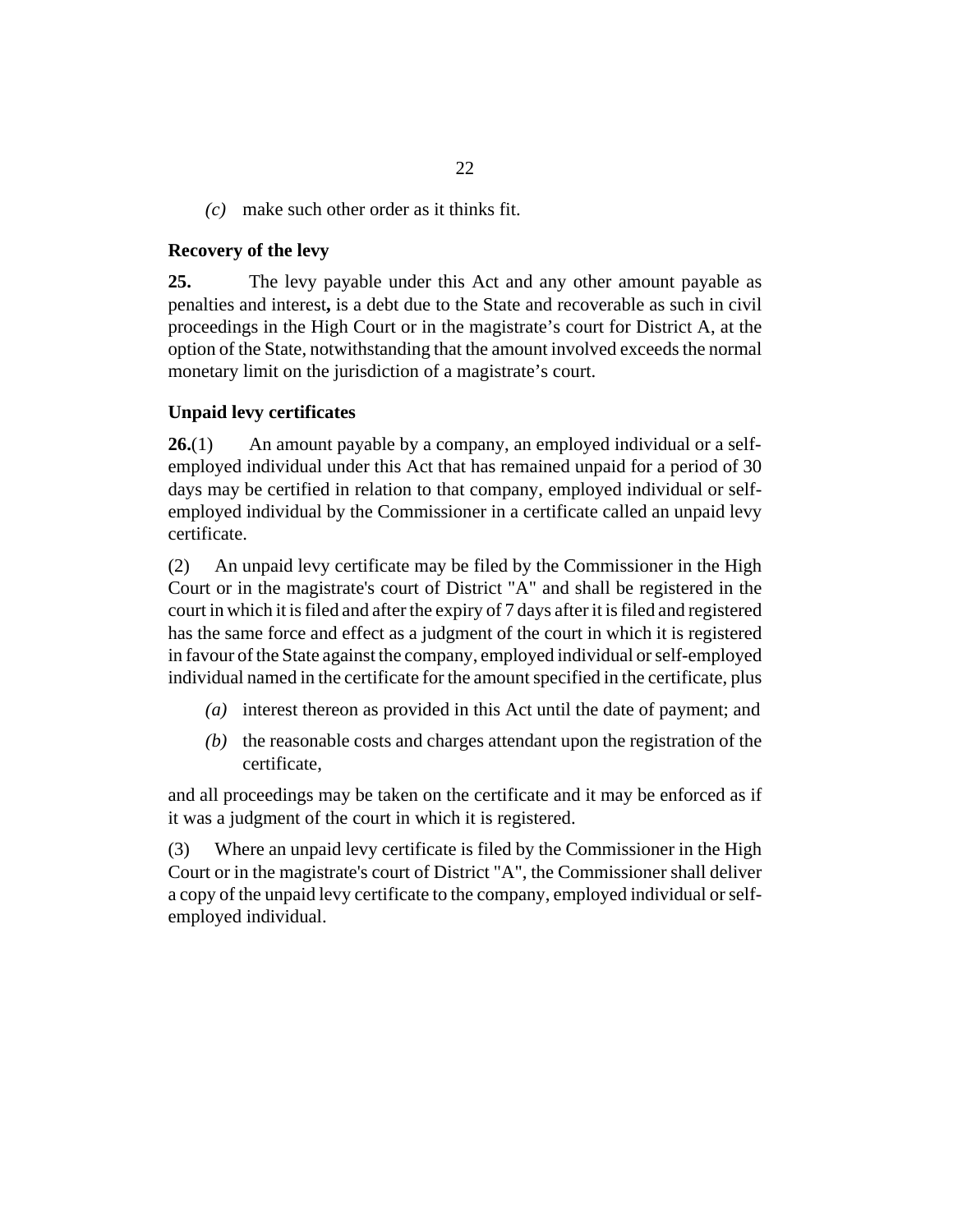<span id="page-22-0"></span>Where a judgment exists by virtue of subsection (1) or is obtained in any court against a company, an employed individual or a self-employed individual in respect of the levy owed, the Commissioner may proceed to execute and enforce that judgment and exercise all the remedies attached thereto for the satisfaction of the judgment notwithstanding any enactment or rule of law to the contrary relating to (4)

- ( $a$ ) the powers and duties of a receiver;
- (b) the effect of a winding up order under the *[Companies Act](http://barbadosparliament-laws.com/en/showdoc/cs/308)*, Cap. 308; or
- (c) the effect of a receiving order under the *[Bankruptcy Act](http://barbadosparliament-laws.com/en/showdoc/cs/303)*, Cap. 303.

#### PART VII

### **MISCELLANEOUS**

### **Extension**

The Commissioner may in writing, grant, on a written application made to him by a company, an employed individual or a self-employed individual, an extension in respect of the date for **27.**(1)

- (a) the filing of a return in accordance with this Act; and
- $(b)$  the payment of the levy due under this Act.

Notwithstanding subsection (1), the Commissioner may, in writing, grant an extension in respect of the date for (2)

- (a) the filing of a return in accordance with this Act; and
- $(b)$  the payment of the levy due under this Act

on the grounds of undue hardship or for any other reason where it would be just and equitable to do so.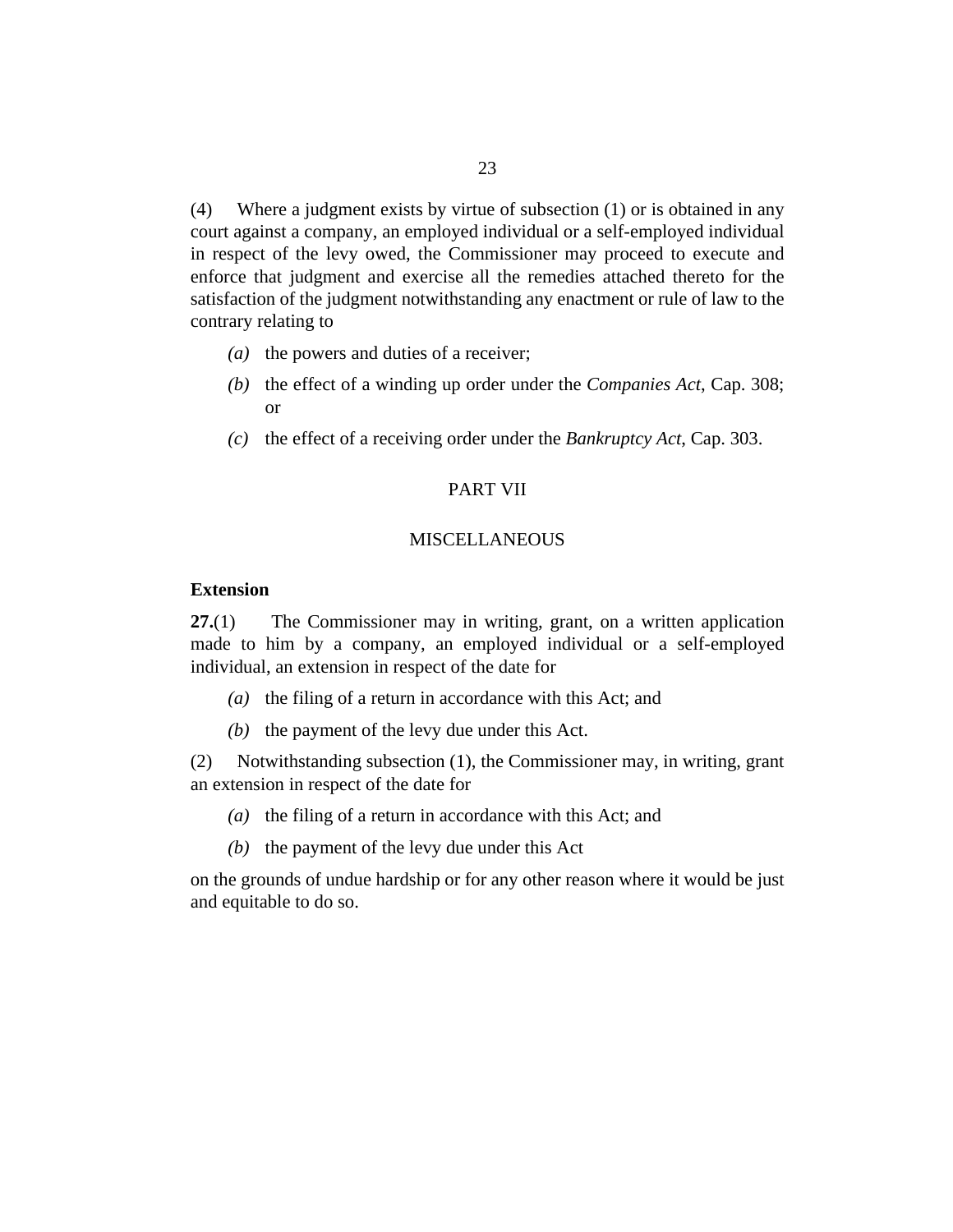<span id="page-23-0"></span>The obligation to file a return under this Act or to pay the levy imposed by this Act is not affected by subsection (1) or subsection (2). (3)

### **Obstruction of officers**

A person who threatens, assaults or obstructs any officer acting in the execution of his duty under this Act is guilty of an offence and is liable on summary conviction to a fine of \$20 000 or to imprisonment for 3 years or to both. **28.**

### **Penalties and interest**

Where a company **29.**(1)

- fails to pay the levy imposed under this Act; *(a)*
- (b) pays the levy after date specified by this Act; or
- $\alpha$  fails to file the relevant return in accordance with this Act

that company shall pay a penalty of \$500 to the Authority for each breach in addition to interest at the rate of one per cent calculated for each month during which any part of that amount was not paid on the largest amount of levy and penalty that was due and unpaid at any time in that month.

- Where an employer (2)
	- fails to deduct and withhold the levy pursuant to section 8; *(a)*
	- (b) fails to remit to the Commissioner the levy deducted and withheld pursuant to section 8;
	- $\alpha$  fails to file the relevant return in accordance with this Act

that employer shall pay a penalty of \$500 to the Authority for each breach in addition to interest at the rate of one per cent calculated for each month during which any part of that amount was not paid on the largest amount of levy and penalty that was due and unpaid at any time in that month.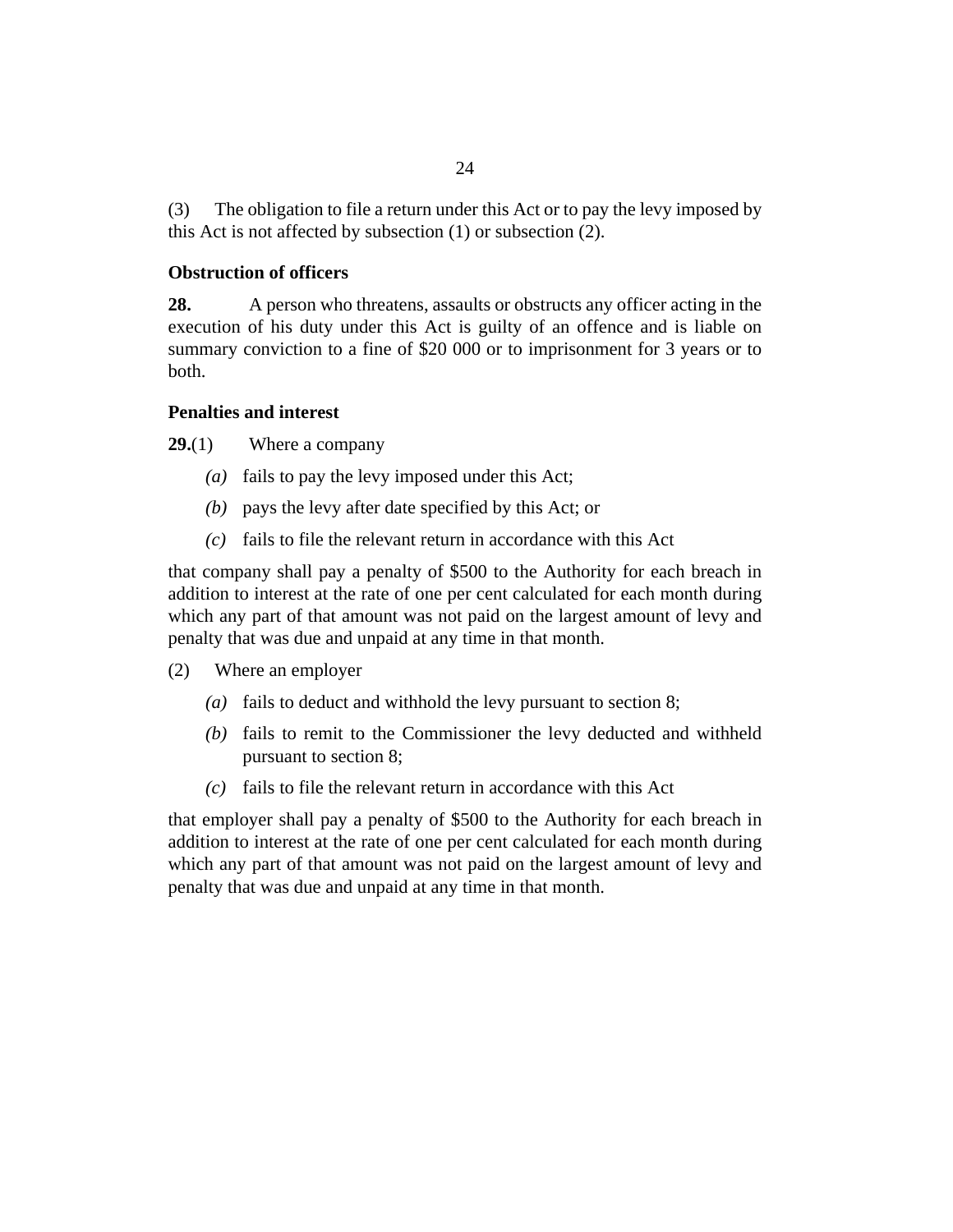- <span id="page-24-0"></span>Where a self-employed individual (3)
	- (a) fails to pay the levy imposed under this Act;
	- (b) pays the levy after date specified by this Act; or

that self-employed individual shall pay a penalty of \$500 to the Authority for each breach in addition to interest at the rate of one per cent calculated for each month during which any part of that amount was not paid on the largest amount of levy and penalty that was due and unpaid at any time in that month.

### **Disallowed deductions**

No deduction is allowed under section 10 of the *[Income Tax Act](http://barbadosparliament-laws.com/en/showdoc/cs/73)*, [Cap. 73](http://barbadosparliament-laws.com/en/showdoc/cs/73) for any amount that is paid or incurred under this Act. **30.**

### **Regulations**

The Minister may make regulations generally for carrying out the provisions of this Act. **31.**

### **Amendment of the enactments in the Schedule**

The enactments set out in the first column of the *Schedule* are amended to the extent set out in the second column opposite thereto. **32.**

### **Expiration**

This Act shall cease to have effect after the  $31<sup>st</sup>$  day of March, 2023. **33.**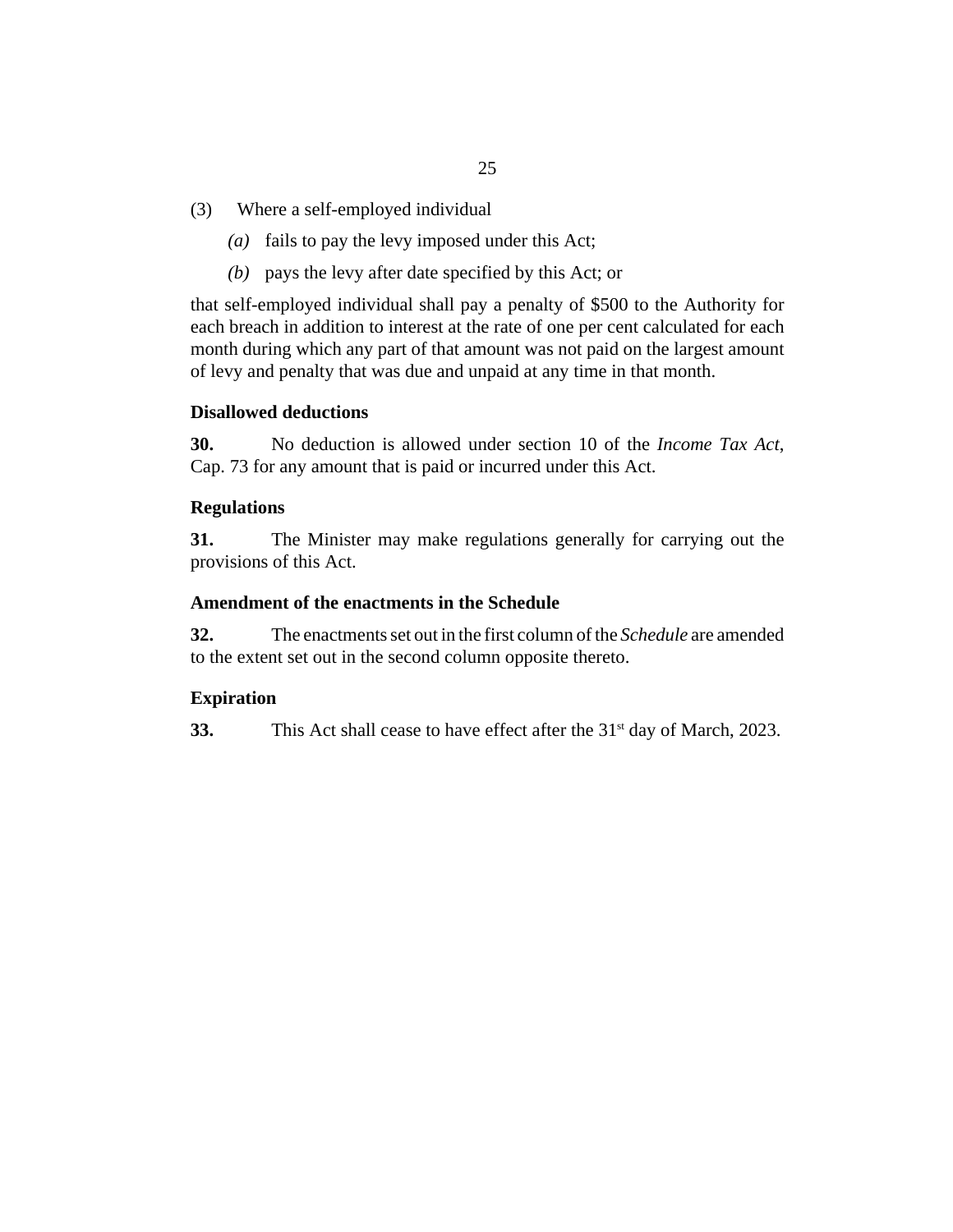# **SCHEDULE**

*(Section 32)*

# CONSEQUENTIAL AMENDMENTS

|    | Column 1                                   |                                                                                 | Column <sub>2</sub>                                                                              |
|----|--------------------------------------------|---------------------------------------------------------------------------------|--------------------------------------------------------------------------------------------------|
|    | Enactment                                  |                                                                                 | Amendment                                                                                        |
| 1. | <i>Income Tax Act</i> , Cap. 73            | Section $11(1)$ is amended by                                                   |                                                                                                  |
|    |                                            | (a)                                                                             | deleting the word "and" in paragraph $(h)$ ;                                                     |
|    |                                            | (b)                                                                             | deleting the full stop at the end of paragraph $(i)$ and<br>substituting a semi-colon; and       |
|    |                                            | (c)                                                                             | inserting immediately after paragraph $(i)$ the following:                                       |
|    |                                            |                                                                                 | the levy imposed by the <i>Pandemic</i><br>" $(i)$<br>Contribution Levy Act, 2022 (Act 2022-).". |
| 2. | Barbados Revenue Act.<br>2014 (Act 2014-1) | In the First Schedule insert the following new paragraph<br>after paragraph 11: |                                                                                                  |
|    |                                            |                                                                                 | "12. Pandemic Contribution Levy Act,                                                             |

 *2022* (Act 2022- ).".